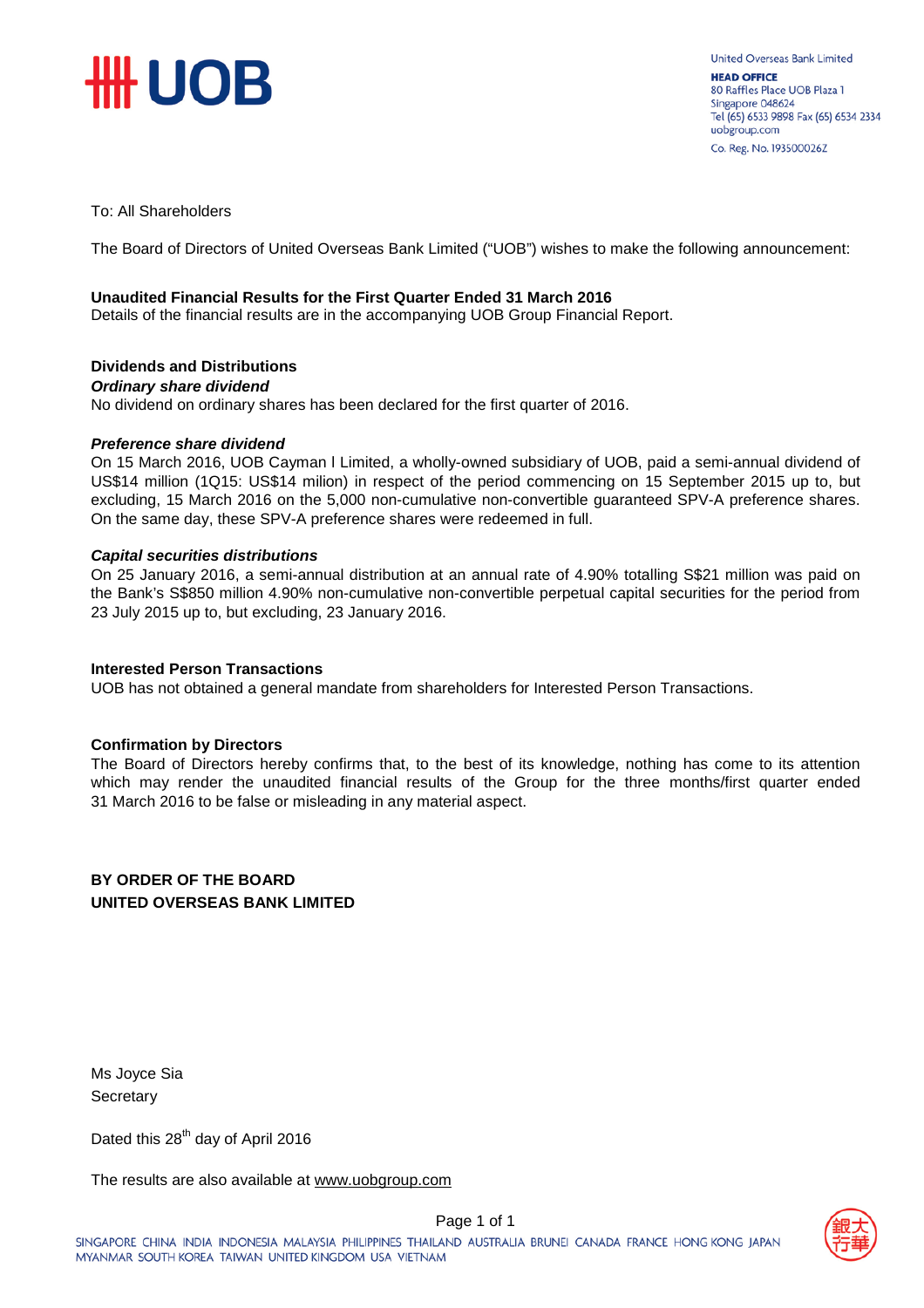

## **Group Financial Report**

 **For the First Quarter 2016**

**United Overseas Bank Limited Incorporated in the Republic of Singapore**

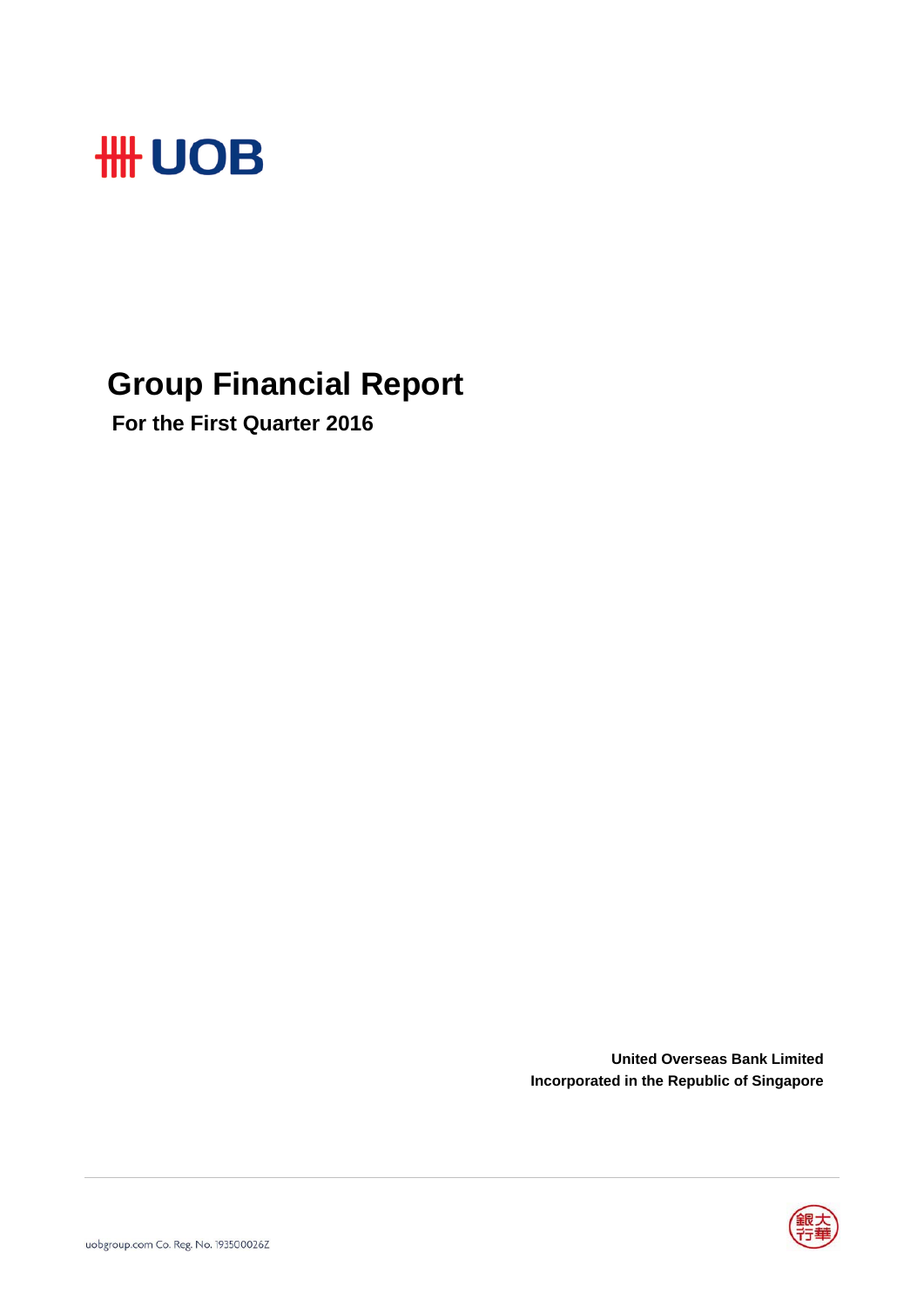# **JOB**

#### **Contents**

#### **Page**

- Financial Highlights
- Performance Review
- Net Interest Income
- Non-Interest Income
- Operating Expenses
- Allowances for Credit and Other Losses
- Customer Loans
- Non-Performing Assets
- Customer Deposits
- Debts Issued
- Shareholders' Equity
- Changes in Issued Shares of the Bank
- Performance by Operating Segment
- Performance by Geographical Segment
- Capital Adequacy and Leverage Ratios

#### **Appendix**

- Consolidated Income Statement
- Consolidated Statement of Comprehensive Income
- Consolidated Balance Sheet
- Consolidated Statement of Changes in Equity
- Consolidated Cash Flow Statement
- Balance Sheet of the Bank
- Statement of Changes in Equity of the Bank
- Capital Adequacy Ratios of Major Bank Subsidiaries

Notes:

- 1 The financial statements are presented in Singapore dollars.
- 2 Certain comparative figures have been restated to conform with the current period's presentation.
- 3 Certain figures in this report may not add up to the respective totals due to rounding.
- 4 Amounts less than \$500,000 in absolute term are shown as "0".

"NM" denotes not meaningful.

"NA" denotes not applicable.

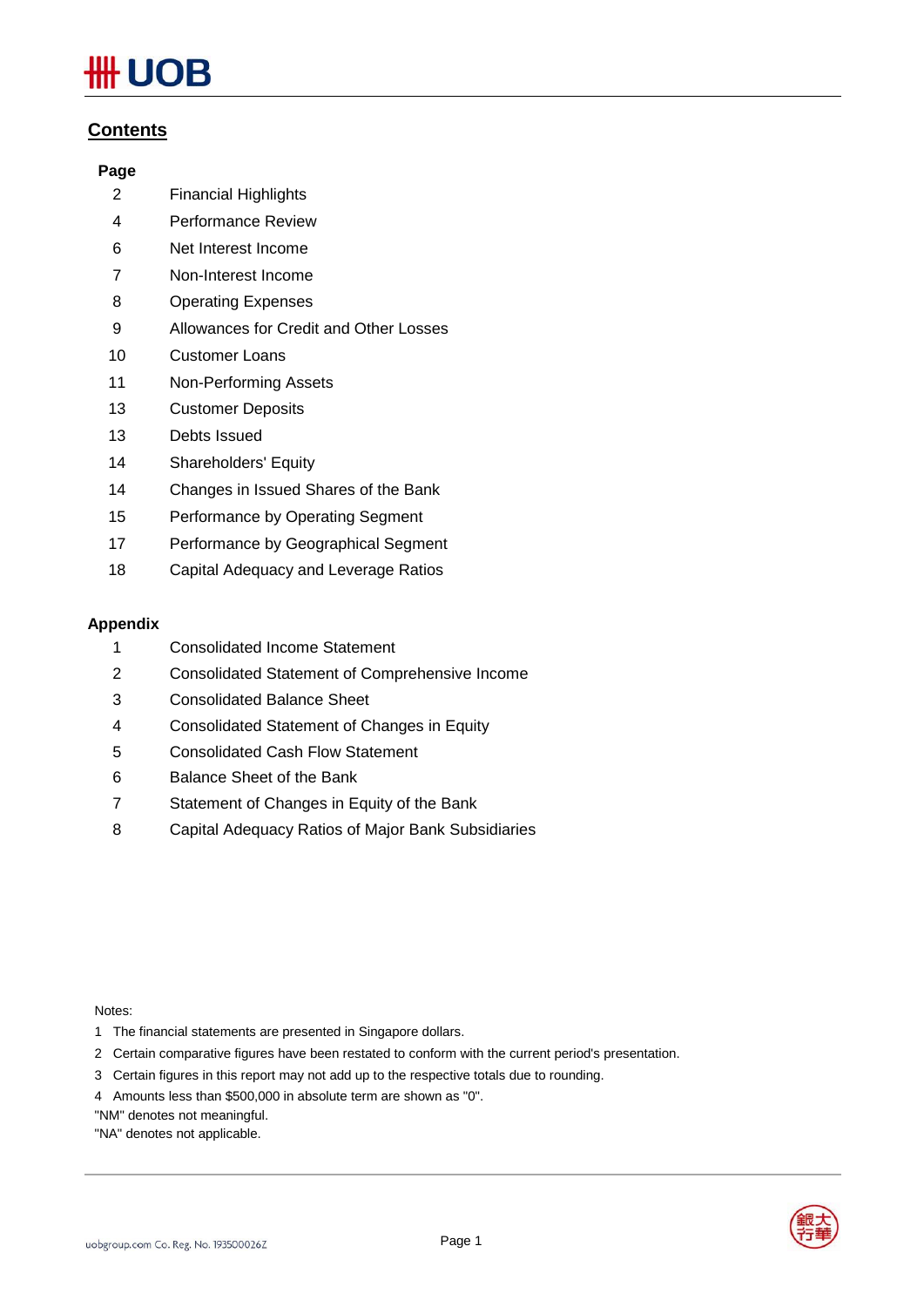# **HH UOB**

#### **Financial Highlights**

|                                                                                                                                | <b>1Q16</b>                             | 1Q15                                    | $+/(-)$                    | 4Q15                                    | $+/(-)$                    |
|--------------------------------------------------------------------------------------------------------------------------------|-----------------------------------------|-----------------------------------------|----------------------------|-----------------------------------------|----------------------------|
|                                                                                                                                |                                         |                                         | $\frac{0}{2}$              |                                         | $\frac{0}{6}$              |
| Selected income statement items (\$m)                                                                                          |                                         |                                         |                            |                                         |                            |
| Net interest income                                                                                                            | 1,275                                   | 1,201                                   | 6.1                        | 1,277                                   | (0.2)                      |
| Fee and commission income                                                                                                      | 433                                     | 453                                     | (4.5)                      | 480                                     | (9.8)                      |
| Other non-interest income                                                                                                      | 262                                     | 301                                     | (13.1)                     | 323                                     | (19.0)                     |
| Total income                                                                                                                   | 1,969                                   | 1,956                                   | 0.7                        | 2,081                                   | (5.4)                      |
| Less: Total expenses                                                                                                           | 894                                     | 852                                     | 4.9                        | 964                                     | (7.2)                      |
| Operating profit                                                                                                               | 1,075                                   | 1,103                                   | (2.6)                      | 1,116                                   | (3.7)                      |
| Less: Total allowances                                                                                                         | 117                                     | 169                                     | (30.7)                     | 190                                     | (38.4)                     |
| Add: Share of profit of associates<br>and joint ventures                                                                       | (30)                                    | 4                                       | (>100.0)                   | 18                                      | (>100.0)                   |
| Net profit before tax                                                                                                          | 927                                     | 938                                     | (1.2)                      | 944                                     | (1.8)                      |
| Less: Tax and non-controlling interests                                                                                        | 161                                     | 137                                     | 17.7                       | 156                                     | 3.7                        |
| Net profit after tax <sup>1</sup>                                                                                              | 766                                     | 801                                     | (4.4)                      | 788                                     | (2.8)                      |
| Selected balance sheet items (\$m)<br>Net customer loans<br>Customer deposits<br><b>Total assets</b><br>Shareholders' equity 1 | 205,576<br>254,779<br>329,666<br>30,629 | 199,735<br>239,410<br>313,596<br>30,830 | 2.9<br>6.4<br>5.1<br>(0.7) | 203,611<br>240,524<br>316,011<br>30,768 | 1.0<br>5.9<br>4.3<br>(0.5) |
| Key financial ratios (%)                                                                                                       |                                         |                                         |                            |                                         |                            |
| Net interest margin <sup>2</sup>                                                                                               | 1.78                                    | 1.76                                    |                            | 1.79                                    |                            |
| Non-interest income/Total income                                                                                               | 35.3                                    | 38.6                                    |                            | 38.6                                    |                            |
| Expense/Income ratio                                                                                                           | 45.4                                    | 43.6                                    |                            | 46.3                                    |                            |
| Overseas profit before tax contribution                                                                                        | 28.7                                    | 40.6                                    |                            | 36.4                                    |                            |
| Credit costs (bp) <sup>2</sup><br>Exclude general allowances                                                                   | 25                                      | 12                                      |                            | 22                                      |                            |
| Include general allowances                                                                                                     | 32                                      | 32                                      |                            | 32                                      |                            |
| NPL ratio <sup>3</sup>                                                                                                         | $1.4$                                   | 1.2                                     |                            | 1.4                                     |                            |

Notes:

1 Relate to amount attributable to equity holders of the Bank.

2 Computed on an annualised basis.

3 Refer to non-performing loans as a percentage of gross customer loans.

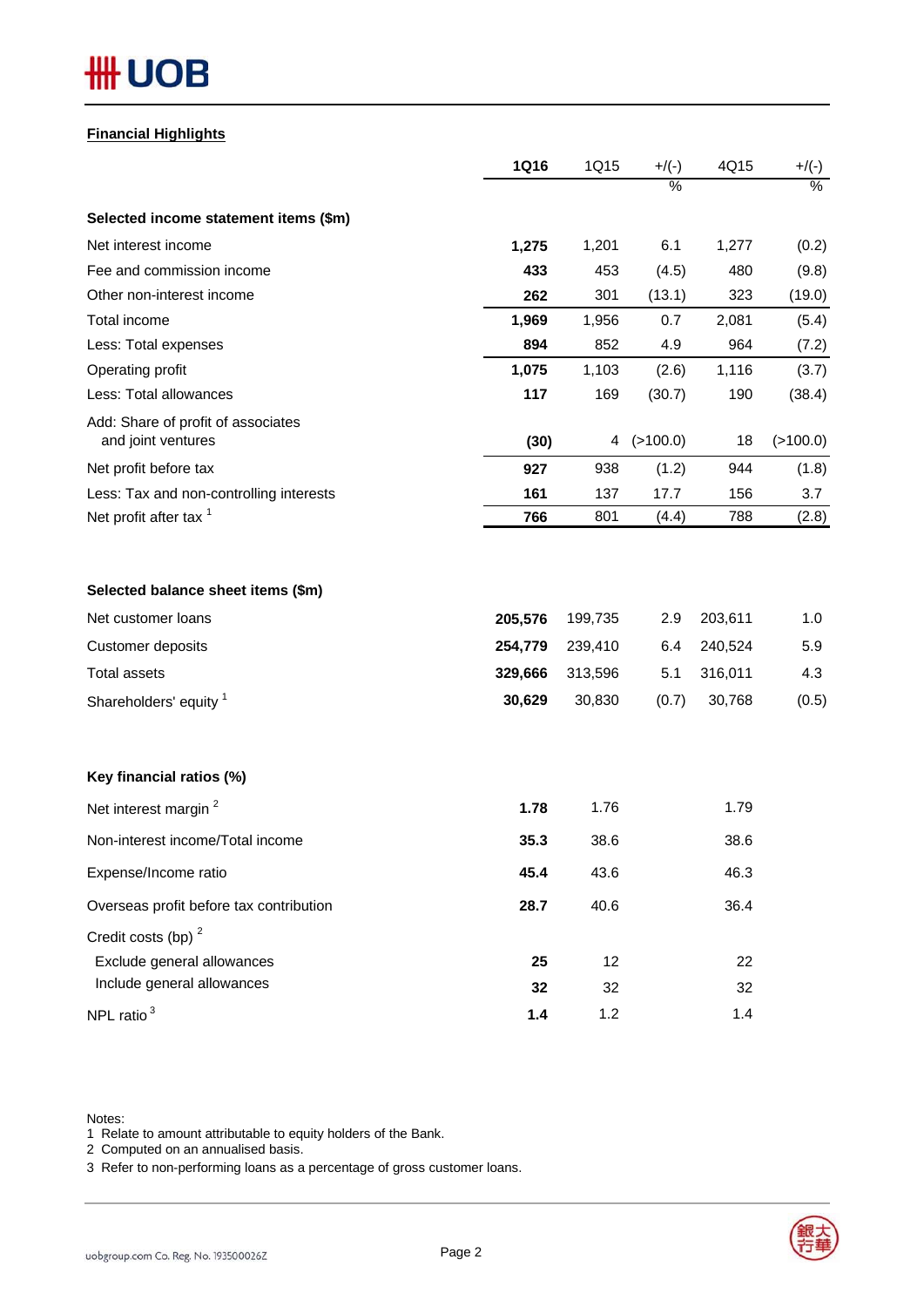# )R

#### **Financial Highlights** *(cont'd)*

|                                                              | <b>1Q16</b> | 1Q15       | 4Q15       |
|--------------------------------------------------------------|-------------|------------|------------|
| Key financial ratios (%) (cont'd)                            |             |            |            |
| Return on average total assets <sup>1</sup>                  | 0.95        | 1.04       | 0.99       |
| Return on average ordinary shareholders' equity 1,2          | 10.2        | 11.1       | 10.8       |
| Loan/Deposit ratio <sup>3</sup>                              | 80.7        | 83.4       | 84.7       |
| Liquidity coverage ratios ("LCR") $4$                        |             |            |            |
| All-currency<br>Singapore dollar                             | 139<br>169  | 140<br>150 | 142<br>217 |
| Capital adequacy ratios                                      |             |            |            |
| Common Equity Tier 1                                         | 12.8        | 14.3       | 13.0       |
| Tier 1                                                       | 12.8        | 14.3       | 13.0       |
| Total                                                        | 16.0        | 17.1       | 15.6       |
| Leverage ratio <sup>5</sup>                                  | 7.0         | 7.6        | 7.3        |
| Earnings per ordinary share $(\$)$ <sup>1,2</sup>            |             |            |            |
| <b>Basic</b>                                                 | 1.84        | 1.93       | 1.90       |
| <b>Diluted</b>                                               | 1.84        | 1.93       | 1.90       |
| Net asset value ("NAV") per ordinary share (\$) <sup>6</sup> | 18.22       | 17.88      | 17.84      |
| Revalued NAV per ordinary share (\$) <sup>6</sup>            | 20.93       | 20.53      | 20.56      |

Notes:

1 Computed on an annualised basis.

2 Calculated based on profit attributable to equity holders of the Bank net of preference share dividend and capital securities distributions.

3 Refer to net customer loans and customer deposits.

4 Figures reported are based on average LCR for the respective period. A minimum requirement of Singapore dollar LCR of 100% and all-currency LCR of 60% shall be maintained at all times with effect from 1 January 2015, with all-currency LCR increasing by 10% each year to 100% by 2019. Public disclosure required under MAS Notice 651 is available in the UOB website at www.UOBGroup.com/investor/financial/overview.html.

5 Leverage ratio is calculated based on the revised MAS Notice 637 which took effect from 1 January 2015. A minimum requirement of 3% is applied during the parallel run period from 1 January 2013 to 1 January 2017.

6 Preference shares and capital securities are excluded from the computation.

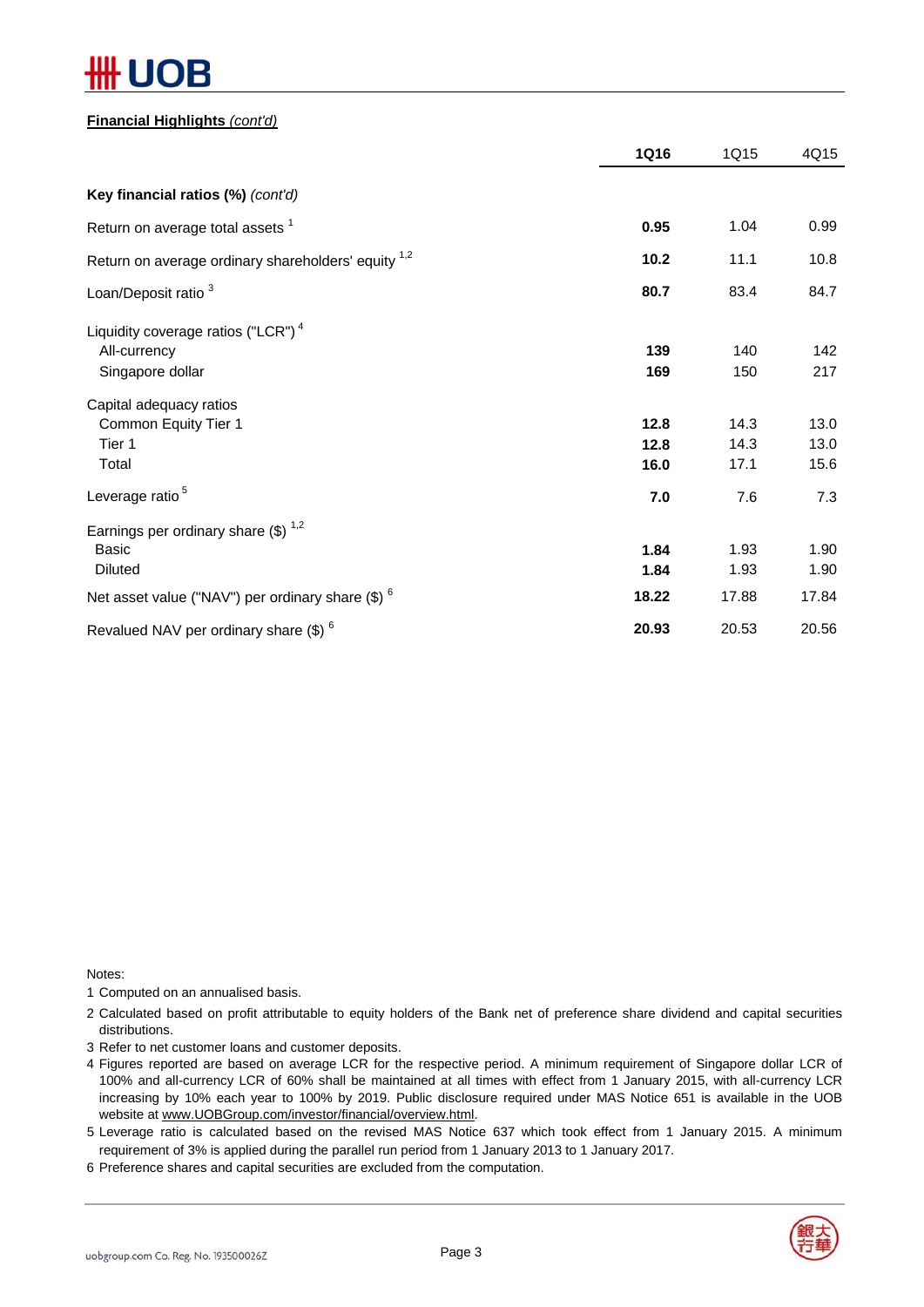

#### **Performance Review**

The financial statements have been prepared in accordance with Singapore Financial Reporting Standards ("FRS") as required by the Singapore Companies Act, with modification to FRS39 Financial Instruments: Recognition and Measurement in respect of loan loss provisioning, as provided in the Monetary Authority of Singapore ("MAS") Notice 612 Credit Files, Grading and Provisioning.

The revised FRS applicable to the Group with effect from 1 January 2016 are listed below. The adoption of these FRS is not expected to have a significant impact on the financial statements of the Group.

- Amendments to FRS1 Disclosure Initiative
- Amendments to FRS16 and FRS38 Clarification of Acceptable Methods of Depreciation and Amortisation
- Amendments to FRS27 Equity Method in Separate Financial Statements
- Amendments to FRS110, FRS112 and FRS28 Investment Entities: Applying the Consolidation Exception
- Amendments to FRS111 Accounting for Acquisitions of Interests in Joint Operations

#### **First quarter 2016 ("1Q16") performance**

#### **1Q16 versus 1Q15**

The Group reported net earnings of \$766 million for 1Q16, 4.4% lower from a year ago. Total income rose slightly to \$1.97 billion, mainly supported by higher net interest income.

Net interest income grew 6.1% to \$1.27 billion, driven by improved net interest margin and an expanded loan base. Net interest margin increased 2 basis points to 1.78%, benefitting from higher interbank and swap offer rates in Singapore.

Non-interest income declined 8.0% to \$695 million in 1Q16, mainly from lower wealth management fees and trading and investment income. This was attributable to softer investors' appetite due to volatile market conditions.

Total expenses increased 4.9% from a year ago to \$894 million, largely from higher staff costs, revenue and IT-related expenses as the Group continued to invest in capabilities and infrastructure to strengthen customer franchise and enhance technology capabilities.

Total allowances decreased 30.7% from a year ago to \$117 million in 1Q16. Specific allowances on loans increased \$71 million to \$133 million offset by a write-back of general allowances on debts. As the credit portfolio remained stable, the Group continued to maintain total credit costs at 32 basis points.

Contribution from associated companies recorded a loss of \$30 million in 1Q16 mainly due to investment losses recognised in an associated company.

Tax expense increased 19.0% to \$158 million due to lower write-back of prior years' tax provisions.

#### **1Q16 versus 4Q15**

Compared to 4Q15, the Group's net earnings was 2.8% lower at \$766 million mainly due to a lower non-interest income and investment losses recognised in an associated company, partly offset by lower expenses and allowances.

Net interest income was flat at \$1.27 billion in 1Q16 as volume growth offset the marginal decline in net interest margin.

Non-interest income fell 13.5% to \$695 million, as wealth management and loan-related fees eased, coupled with lower trading gains. This was on the back of weaker market sentiments and reduced investment activities.

Total expenses declined 7.2% to \$894 million as the previous quarter included one-off expenses of \$43 million incurred for the UOB80 commemorative events and brand campaign. Excluding these one-off expenses, total expenses would have decreased 2.9% from 4Q15.

Total allowances were \$117 million in 1Q16, 38.4% lower when compared to the previous quarter. Specific allowances on loans increased 15.2% to \$133 million mainly due to commodity-related NPLs. This was partially offset by lower specific allowances in Greater China and Singapore.

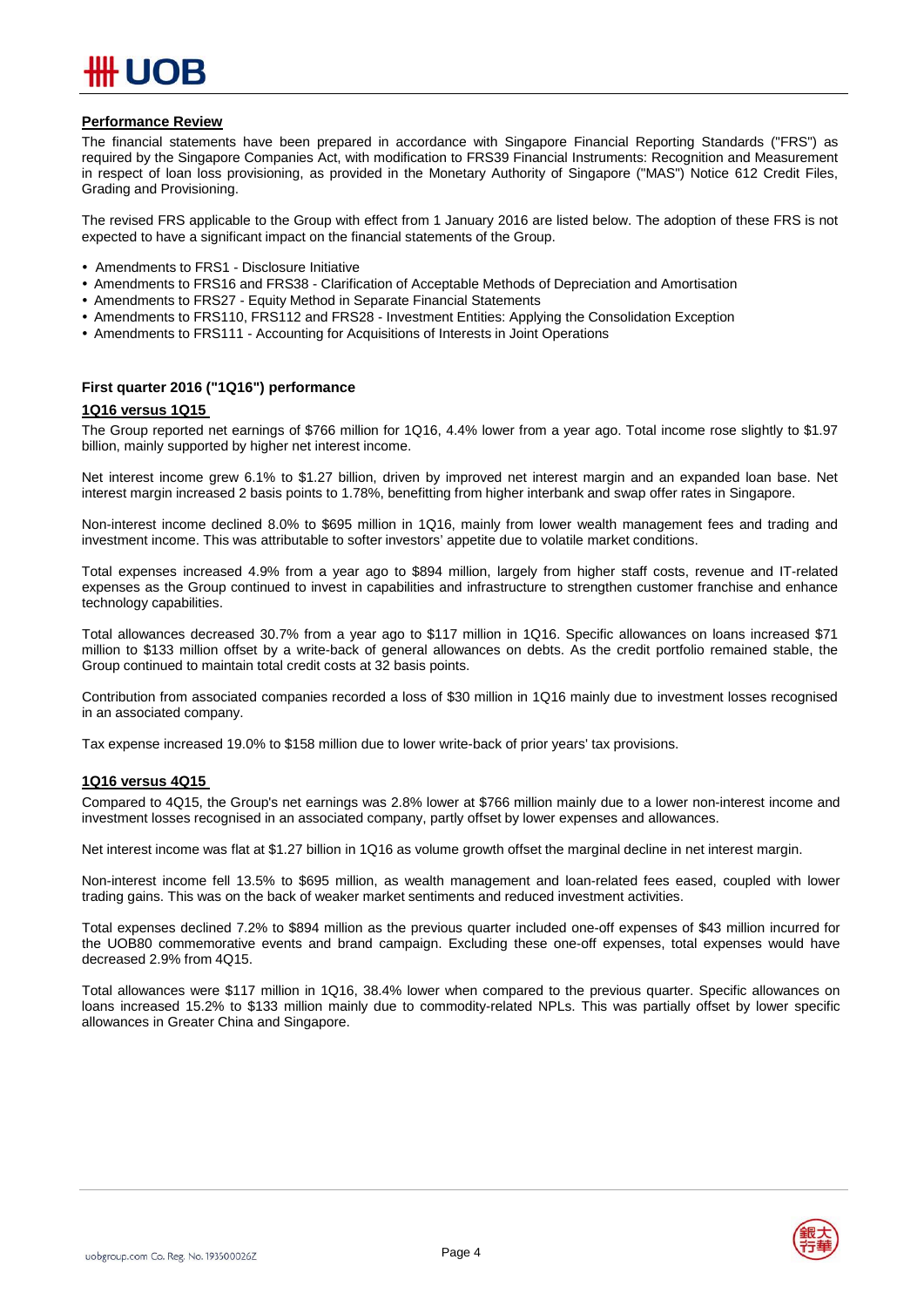#### **Performance Review** *(cont'd)*

#### **Balance sheet and capital position**

Gross loans grew 3.0% year-on-year and 1.0% from the previous quarter to \$209 billion as at 31 March 2016. In constant currency terms, the underlying loan growth was 5.0% from a year ago and 1.2% quarter-on-quarter.

The Group's funding position remained strong. Customer deposits increased 6.4% from a year ago and 5.9% quarter-onquarter to \$255 billion as at 31 March 2016, mainly from growth in Singapore dollar and US dollar deposits. The Group's loan-to-deposit ratio remained healthy at 80.7% as at 31 March 2016.

The average Singapore dollar and all-currency liquidity coverage ratios during the quarter were 169% and 139% respectively, well above the corresponding regulatory requirements of 100% and 70%.

Besides strengthening the deposit base, the Group tapped on alternative sources of funding to diversify funding mix and optimise funding costs. The March 2016 issuances of EUR500 million covered bonds and US\$700 million subordinated notes were met with good demand from investors.

Asset quality remained stable with NPL ratio at 1.4% while NPL coverage was high at 133.2%, and 325.3% after taking collateral into account.

Shareholders' equity decreased by 0.7% from a year ago and 0.5% over the previous quarter due to the redemption of US\$500 million SPV-A preference shares and lower valuation gains on the available-for-sale investments offset by retained earnings. Return on equity was 10.2% for 1Q16.

As at 31 March 2016, the Group's Common Equity Tier 1 and Total CAR remained strong at 12.8% and 16.0% respectively. On a fully-loaded basis, the Common Equity Tier 1 CAR improved to 12.1% quarter-on-quarter. The Group's leverage ratio was 7.0%, well above Basel's minimum requirement of 3%.

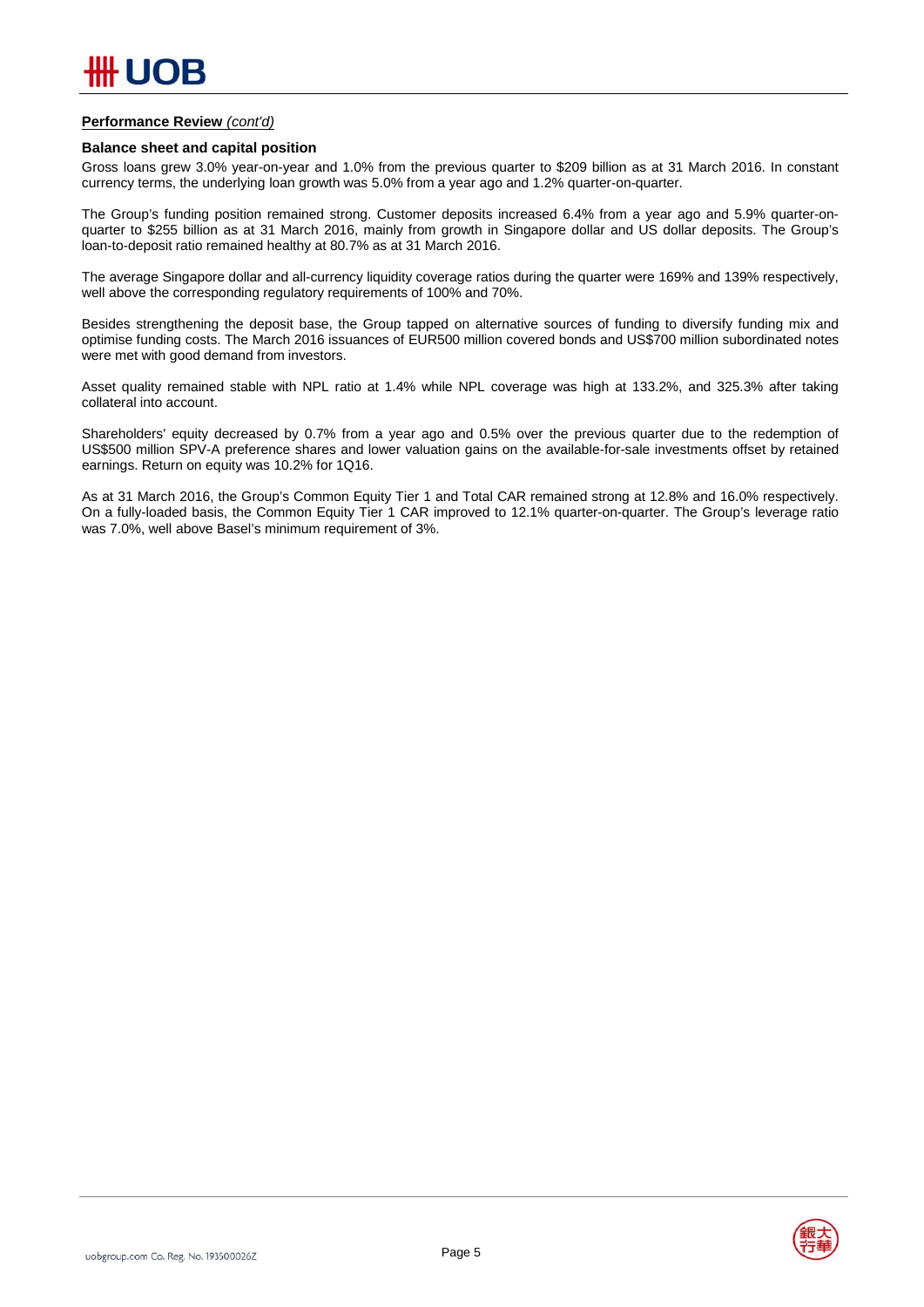#### **Net Interest Income**

#### **Net interest margin**

|                                     |         | <b>1Q16</b>     |         |               | 1Q15          |         |         | 4Q15          |         |
|-------------------------------------|---------|-----------------|---------|---------------|---------------|---------|---------|---------------|---------|
|                                     | Average |                 | Average | Average       |               | Average | Average |               | Average |
|                                     | balance | <b>Interest</b> | rate    | balance       | Interest      | rate    | balance | Interest      | rate    |
|                                     | \$m     | \$m             | %       | $\mathsf{Sm}$ | $\mathsf{Sm}$ | $\%$    | \$m     | $\mathsf{Sm}$ | %       |
| <b>Interest bearing assets</b>      |         |                 |         |               |               |         |         |               |         |
| Customer loans                      | 207,176 | 1,809           | 3.51    | 198,456       | 1,596         | 3.26    | 203,430 | 1,747         | 3.41    |
| Interbank balances                  | 51,474  | 157             | 1.23    | 53,294        | 164           | 1.25    | 52.865  | 159           | 1.19    |
| <b>Securities</b>                   | 28,612  | 131             | 1.84    | 25,759        | 142           | 2.24    | 26,925  | 128           | 1.89    |
| Total                               | 287,262 | 2,097           | 2.94    | 277,510       | 1,903         | 2.78    | 283,221 | 2,034         | 2.85    |
| <b>Interest bearing liabilities</b> |         |                 |         |               |               |         |         |               |         |
| Customer deposits                   | 248,704 | 714             | 1.15    | 235,380       | 618           | 1.07    | 244,027 | 661           | 1.07    |
| Interbank balances/others           | 32,981  | 108             | 1.32    | 33,113        | 83            | 1.02    | 31.321  | 96            | 1.21    |
| Total                               | 281,685 | 822             | 1.17    | 268,493       | 702           | 1.06    | 275,348 | 757           | 1.09    |
| Net interest margin                 |         |                 | 1.78    |               |               | 1.76    |         |               | 1.79    |

#### **Volume and rate analysis**

|                           | 1Q16 vs 1Q15          |        |                | 1Q16 vs 4Q15 |        |        |  |
|---------------------------|-----------------------|--------|----------------|--------------|--------|--------|--|
|                           | Rate<br>Volume<br>Net |        | Volume<br>Rate |              | Net    |        |  |
|                           | change                | change | change         | change       | change | change |  |
|                           | \$m                   | \$m    | \$m            | \$m          | \$m    | \$m    |  |
| Interest income           |                       |        |                |              |        |        |  |
| Customer loans            | 70                    | 127    | 198            | 32           | 55     | 87     |  |
| Interbank balances        | (6)                   | (3)    | (8)            | (4)          | 4      | 0      |  |
| <b>Securities</b>         | 16                    | (28)   | (12)           | 8            | (3)    | 5      |  |
| Total                     | 80                    | 96     | 177            | 36           | 56     | 92     |  |
| Interest expense          |                       |        |                |              |        |        |  |
| Customer deposits         | 35                    | 55     | 90             | 13           | 50     | 63     |  |
| Interbank balances/others | (0)                   | 25     | 24             | 6            | 8      | 14     |  |
| Total                     | 35                    | 79     | 114            | 18           | 58     | 77     |  |
| Change in number of days  |                       | ٠      | 11             | ٠            | ٠      | (18)   |  |
| Net interest income       | 46                    | 17     | 73             | 18           | (3)    | (3)    |  |

Net interest income grew 6.1% to \$1.27 billion from a year ago, supported by improved net interest margin and an expanded loan base. Net interest margin increased 2 basis points to 1.78%, benefitting from rising interbank and swap offer rates in Singapore.

Compared to the previous quarter, net interest income was flat as volume growth offset the marginal decline in net interest margin.

#### Note:

1 Net interest margin represents annualised net interest income as a percentage of total interest bearing assets.

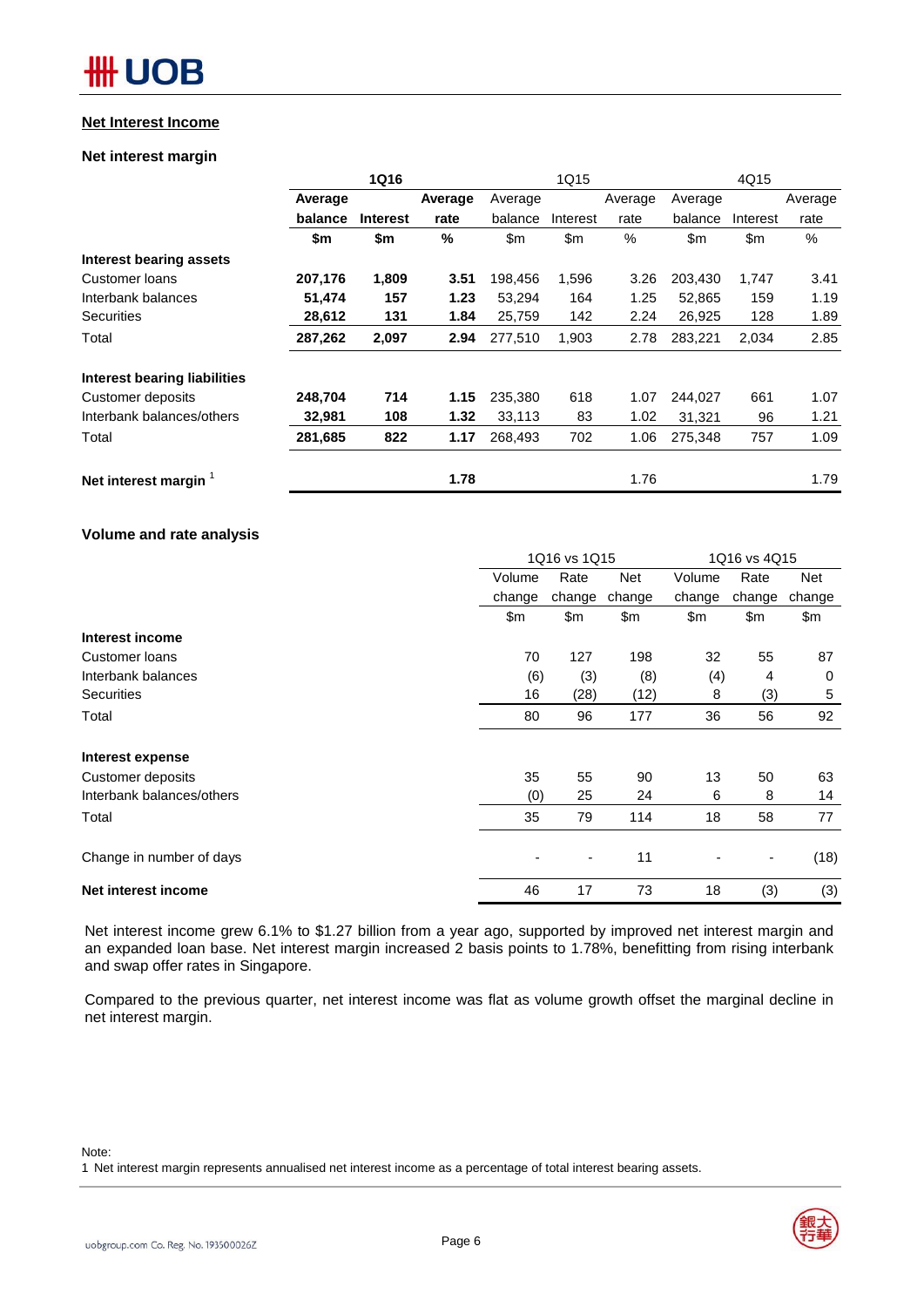# OB

#### **Non-Interest Income**

|                                 | <b>1Q16</b> | 1Q15  | $+$ /(-) | 4Q15  | $+/(-)$ |
|---------------------------------|-------------|-------|----------|-------|---------|
|                                 | \$m         | \$m\$ | %        | \$m\$ | %       |
| Fee and commission income       |             |       |          |       |         |
| Credit card                     | 82          | 81    | 0.8      | 90    | (9.1)   |
| Fund management                 | 38          | 38    | 0.4      | 46    | (16.5)  |
| Wealth management               | 81          | 110   | (26.1)   | 94    | (14.1)  |
| Loan-related $1$                | 110         | 116   | (4.6)    | 135   | (18.2)  |
| Service charges                 | 31          | 28    | 9.8      | 35    | (10.8)  |
| Trade-related <sup>2</sup>      | 63          | 64    | (1.3)    | 64    | (1.6)   |
| <b>Others</b>                   | 27          | 16    | 64.8     | 16    | 70.3    |
|                                 | 433         | 453   | (4.5)    | 480   | (9.8)   |
| Other non-interest income       |             |       |          |       |         |
| Net trading income              | 165         | 153   | 7.6      | 211   | (22.0)  |
| Net gain/(loss) from investment |             |       |          |       |         |
| securities                      | 37          | 72    | (48.6)   | 52    | (29.2)  |
| Dividend income                 | 1           | 1     | 11.5     | 1     | (27.0)  |
| Rental income                   | 29          | 29    | (0.2)    | 30    | (2.8)   |
| Other income                    | 30          | 47    | (35.2)   | 29    | 4.7     |
|                                 | 262         | 301   | (13.1)   | 323   | (19.0)  |
| Total                           | 695         | 755   | (8.0)    | 803   | (13.5)  |

Non-interest income decreased 8.0% year-on-year and 13.5% against 4Q15 to \$695 million mainly from lower wealth management and loan-related fees, coupled with lower trading gains. This was on the back of weaker market sentiments and reduced investment activities.

Notes:

- 1 Loan-related fees include fees earned from corporate finance activities.
- 2 Trade-related fees include trade, remittance and guarantees related fees.

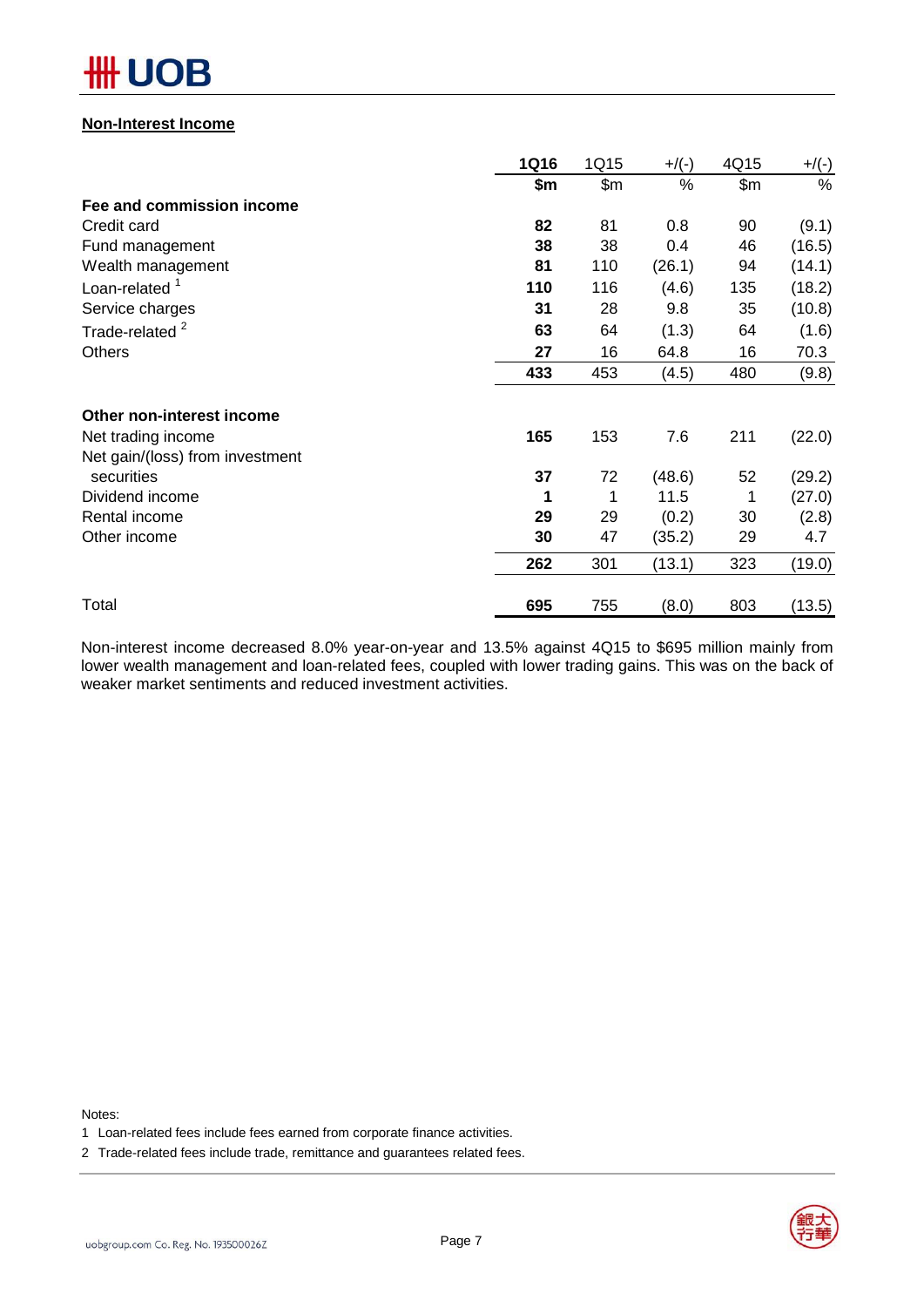# R

#### **Operating Expenses**

|                          | <b>1Q16</b> | 1Q15   | $+$ /(-) | 4Q15   | $+/(-)$ |
|--------------------------|-------------|--------|----------|--------|---------|
|                          | \$m         | \$m\$  | %        | \$m\$  | %       |
| <b>Staff costs</b>       | 506         | 496    | 1.9      | 522    | (3.2)   |
| Other operating expenses |             |        |          |        |         |
| Revenue-related          | 194         | 179    | 8.5      | 246    | (21.0)  |
| Occupancy-related        | 81          | 75     | 8.1      | 80     | 1.5     |
| IT-related               | 71          | 63     | 13.1     | 59     | 19.8    |
| <b>Others</b>            | 42          | 39     | 7.8      | 57     | (25.7)  |
|                          | 389         | 356    | 9.2      | 442    | (12.0)  |
| Total                    | 894         | 852    | 4.9      | 964    | (7.2)   |
| Of which,                |             |        |          |        |         |
| Depreciation of assets   | 54          | 44     | 21.7     | 47     | 14.8    |
| Manpower (number)        | 25,100      | 25,321 | (221)    | 25,025 | 75      |

Total expenses rose 4.9% from a year ago to \$894 million, largely from higher staff costs, revenue and ITrelated expenses as the Group continued to invest in capabilities and infrastructure to strengthen customer franchise and enhance technology competencies.

Compared to the previous quarter, total expenses declined 7.2% as the previous quarter included one-off expenses of \$43 million incurred for the UOB80 commemorative events and brand campaign. Excluding these one-off expenses, total expenses would have decreased 2.9% from 4Q15.

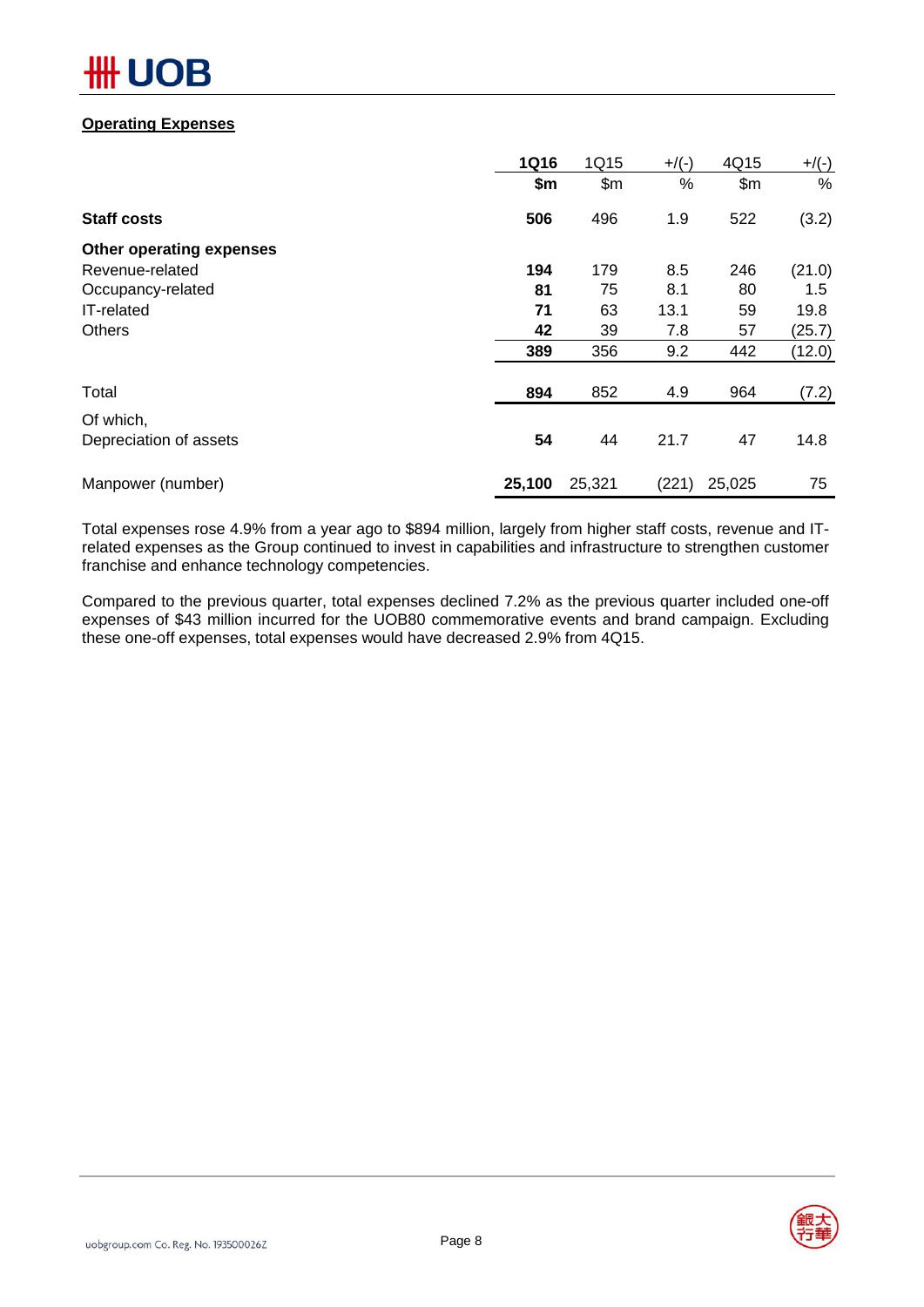#### **Allowances for Credit and Other Losses**

|                                | <b>1Q16</b> | 1Q15            | $+$ /(-) | 4Q15  | $+$ /(-) |
|--------------------------------|-------------|-----------------|----------|-------|----------|
|                                | \$m         | \$m\$           | %        | \$m\$ | %        |
| Specific allowances on loans 1 |             |                 |          |       |          |
| Singapore                      | 33          | 15              | >100.0   | 40    | (17.8)   |
| Malaysia                       | 6           | 13              | (52.9)   | 7     | (4.6)    |
| Thailand                       | 23          | 19              | 22.4     | 18    | 26.3     |
| Indonesia                      | 30          | 12 <sub>2</sub> | >100.0   | 32    | (4.4)    |
| Greater China <sup>2</sup>     | 9           | 0               | >100.0   | 19    | (51.8)   |
| <b>Others</b>                  | 31          | 1               | >100.0   | (0)   | >100.0   |
|                                | 133         | 61              | >100.0   | 115   | 15.2     |
| Specific allowances on         |             |                 |          |       |          |
| securities and others          | 7           | 34              | (78.2)   | 37    | (80.2)   |
| <b>General allowances</b>      | (23)        | 74              | (>100.0) | 38    | (>100.0) |
| Total                          | 117         | 169             | (30.7)   | 190   | (38.4)   |

Total allowances decreased 30.7% from a year ago to \$117 million in 1Q16. Specific allowances on loans increased \$71 million to \$133 million offset by a write-back of general allowances on debts. As the credit portfolio remained stable, the Group continued to maintain total credit costs at 32 basis points.

Compared to the previous quarter, total allowances were 38.4% lower. Specific allowances on loans increased 15.2% to \$133 million mainly due to commodity-related NPLs. This was partially offset by lower specific allowances in Greater China and Singapore.

Notes:

2 Comprise China, Hong Kong and Taiwan.



<sup>1</sup> Specific allowances on loans by geography are classified according to where credit risks reside, largely represented by the borrower's country of incorporation/operation (for non-individuals) and residence (for individuals).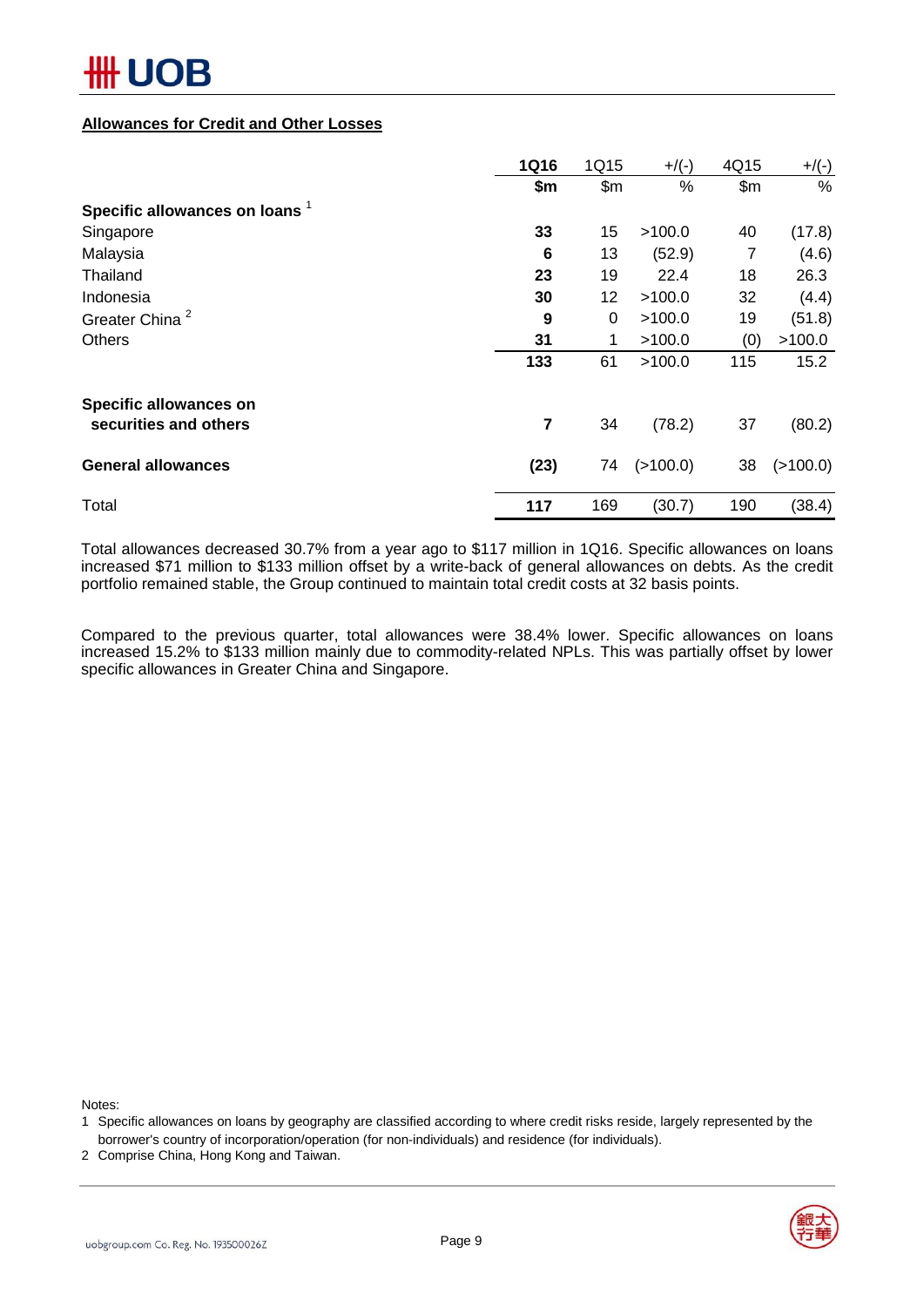#### **Customer Loans**

|                                       | Mar-16  | <b>Dec-15</b> | Mar-15  |
|---------------------------------------|---------|---------------|---------|
|                                       | \$m\$   | \$m\$         | \$m\$   |
| Gross customer loans                  | 209,360 | 207,371       | 203,324 |
| Less: Specific allowances             | 751     | 773           | 699     |
| General allowances                    | 3,032   | 2,987         | 2,890   |
| Net customer loans                    | 205,576 | 203,611       | 199,735 |
| <b>By industry</b>                    |         |               |         |
| Transport, storage and communication  | 9,388   | 10,019        | 10,185  |
| Building and construction             | 46,729  | 45,211        | 39,765  |
| Manufacturing                         | 16,562  | 15,803        | 17,080  |
| <b>Financial institutions</b>         | 13,154  | 14,282        | 16,792  |
| General commerce                      | 27,733  | 28,302        | 27,494  |
| Professionals and private individuals | 25,828  | 25,950        | 26,184  |
| Housing loans                         | 58,345  | 56,385        | 55,830  |
| Others                                | 11,620  | 11,419        | 9,992   |
| Total (gross)                         | 209,360 | 207,371       | 203,324 |
| <b>By currency</b>                    |         |               |         |
| Singapore dollar                      | 110,574 | 108,323       | 108,158 |
| US dollar                             | 35,202  | 35,953        | 34,026  |
| Malaysian ringgit                     | 23,540  | 22,375        | 24,138  |
| Thai baht                             | 10,864  | 10,935        | 10,851  |
| Indonesian rupiah                     | 4,917   | 5,157         | 4,730   |
| Others                                | 24,263  | 24,628        | 21,421  |
| Total (gross)                         | 209,360 | 207,371       | 203,324 |
| <b>By maturity</b>                    |         |               |         |
| Within 1 year                         | 75,355  | 70,864        | 69,463  |
| Over 1 year but within 3 years        | 40,581  | 40,335        | 37,428  |
| Over 3 years but within 5 years       | 26,637  | 26,194        | 24,690  |
| Over 5 years                          | 66,787  | 69,979        | 71,743  |
| Total (gross)                         | 209,360 | 207,371       | 203,324 |
| By geography $1$                      |         |               |         |
| Singapore                             | 117,795 | 116,087       | 114,467 |
| Malaysia                              | 25,511  | 24,605        | 25,909  |
| Thailand                              | 11,382  | 11,481        | 11,399  |
| Indonesia                             | 10,905  | 11,543        | 10,975  |
| <b>Greater China</b>                  | 24,557  | 25,217        | 24,263  |
| <b>Others</b>                         | 19,211  | 18,438        | 16,310  |
| Total (gross)                         | 209,360 | 207,371       | 203,324 |

Gross customer loans rose 3.0% from a year ago and 1.0% over the previous quarter to \$209 billion as at 31 March 2016. In constant currency terms, the underlying loan growth was 5.0% year-on-year and 1.2% quarter-on-quarter.

As at 31 March 2016, the customer loan base in Singapore registered an increase of 2.9% year-on-year and 1.5% quarter-on-quarter to \$118 billion. Excluding currency effects, regional countries continued to contribute a healthy growth year-on-year.

Note:

<sup>1</sup> Loans by geography are classified according to where credit risks reside, largely represented by the borrower's country of incorporation/operation (for non-individuals) and residence (for individuals).

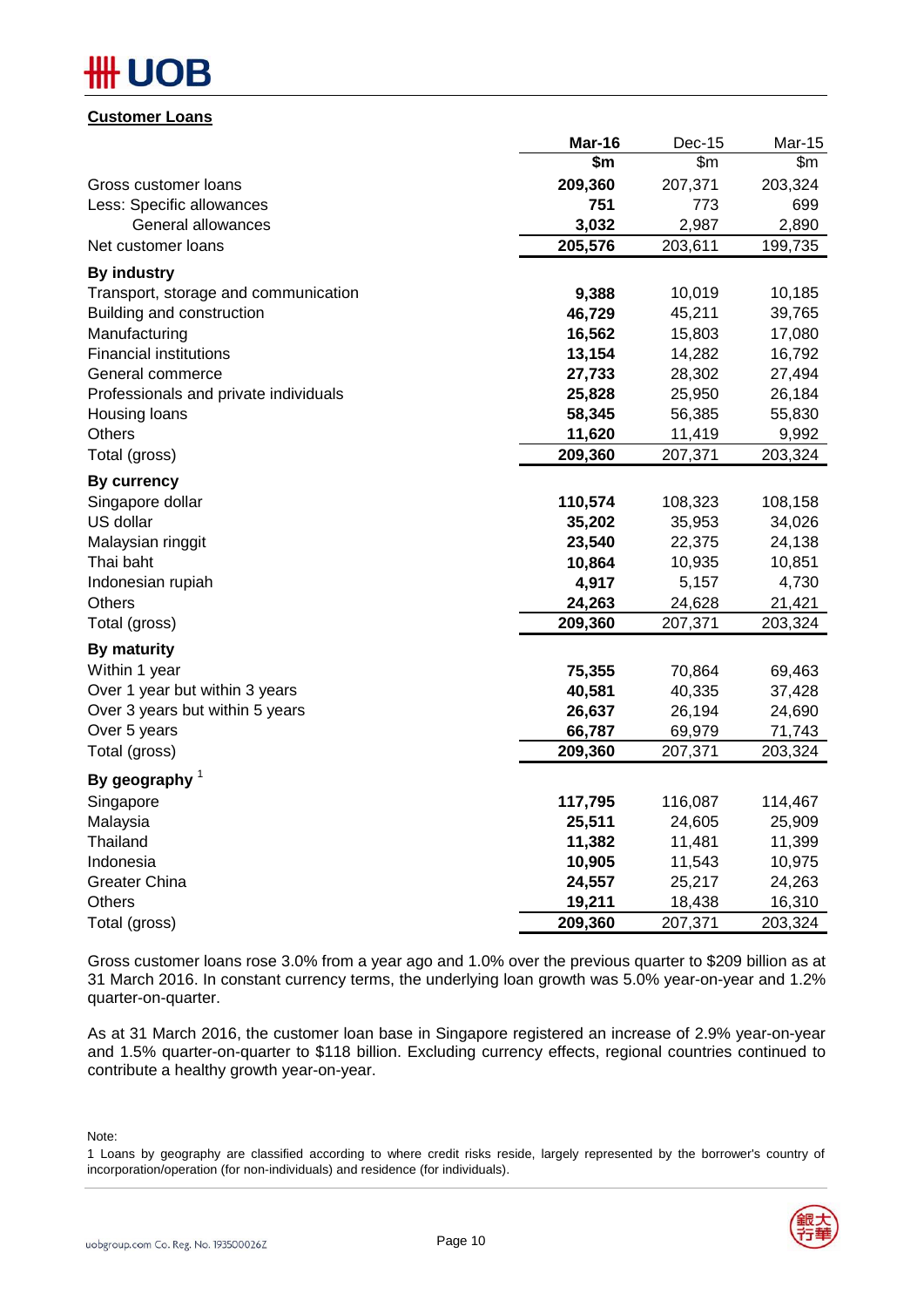# **HH UOB**

#### **Non-Performing Assets**

|                                       |                   | Mar-16          |                     | Dec-15          |                   | <b>Mar-15</b>   |
|---------------------------------------|-------------------|-----------------|---------------------|-----------------|-------------------|-----------------|
|                                       |                   | \$m             |                     | \$m\$           |                   | \$m\$           |
| Loans ("NPL")                         |                   | 2,841           |                     | 2,882           |                   | 2,442           |
| Debt securities and others            |                   | 175             |                     | 184             |                   | 250             |
| Non-Performing Assets ("NPA")         |                   | 3,016           |                     | 3,066           |                   | 2,692           |
| By grading                            |                   |                 |                     |                 |                   |                 |
| Substandard                           |                   | 2,213           |                     | 2,255           |                   | 1,900           |
| Doubtful                              |                   | 217<br>586      |                     | 160<br>651      |                   | 187<br>605      |
| Loss<br>Total                         |                   | 3,016           |                     | 3,066           |                   | 2,692           |
| By security coverage                  |                   |                 |                     |                 |                   |                 |
| Secured                               |                   | 1,685           |                     | 1,697           |                   | 1,464           |
| Unsecured                             |                   | 1,331           |                     | 1,369           |                   | 1,228           |
| Total                                 |                   | 3,016           |                     | 3,066           |                   | 2,692           |
| By ageing                             |                   |                 |                     |                 |                   |                 |
| Current                               |                   | 400             |                     | 462             |                   | 494             |
| Within 90 days<br>Over 90 to 180 days |                   | 401<br>356      |                     | 370<br>417      |                   | 189<br>270      |
| Over 180 days                         |                   | 1,859           |                     | 1,817           |                   | 1,739           |
| Total                                 |                   | 3,016           |                     | 3,066           |                   | 2,692           |
| <b>Total Allowances</b>               |                   |                 |                     |                 |                   |                 |
| Specific                              |                   | 903             |                     | 934             |                   | 873             |
| General                               |                   | 3,061           |                     | 3,074           |                   | 3,017           |
| Total<br>As a % of NPA                |                   | 3,964<br>131.4% |                     | 4,008<br>130.7% |                   | 3,890<br>144.5% |
| As a % of unsecured NPA               |                   | 297.8%          |                     | 292.8%          |                   | 316.8%          |
|                                       |                   |                 |                     |                 |                   |                 |
|                                       |                   | <b>NPL</b>      |                     | <b>NPL</b>      |                   | <b>NPL</b>      |
|                                       | <b>NPL</b><br>\$m | ratio<br>%      | <b>NPL</b><br>\$m\$ | ratio<br>%      | <b>NPL</b><br>\$m | ratio<br>%      |
| <b>NPL by industry</b>                |                   |                 |                     |                 |                   |                 |
| Transport, storage and communication  | 881               | 9.4             | 977                 | 9.8             | 757               | 7.4             |
| Building and construction             | 274               | 0.6             | 250                 | 0.6             | 221               | 0.6             |
| Manufacturing                         | 264               | 1.6             | 287                 | 1.8             | 301               | 1.8             |
| <b>Financial institutions</b>         | 102               | 0.8             | 102                 | 0.7             | 108               | 0.6             |
| General commerce                      | 383               | 1.4             | 388                 | 1.4             | 273               | 1.0             |
| Professionals and private individuals | 294               | 1.1             | 287                 | 1.1             | 229               | 0.9             |
| Housing loans                         | 542               | 0.9             | 550                 | 1.0             | 501               | 0.9             |
| Others                                | 101               | 0.9             | 41                  | 0.4             | 52                | 0.5             |
| Total                                 | 2,841             | 1.4             | 2,882               | 1.4             | 2,442             | 1.2             |

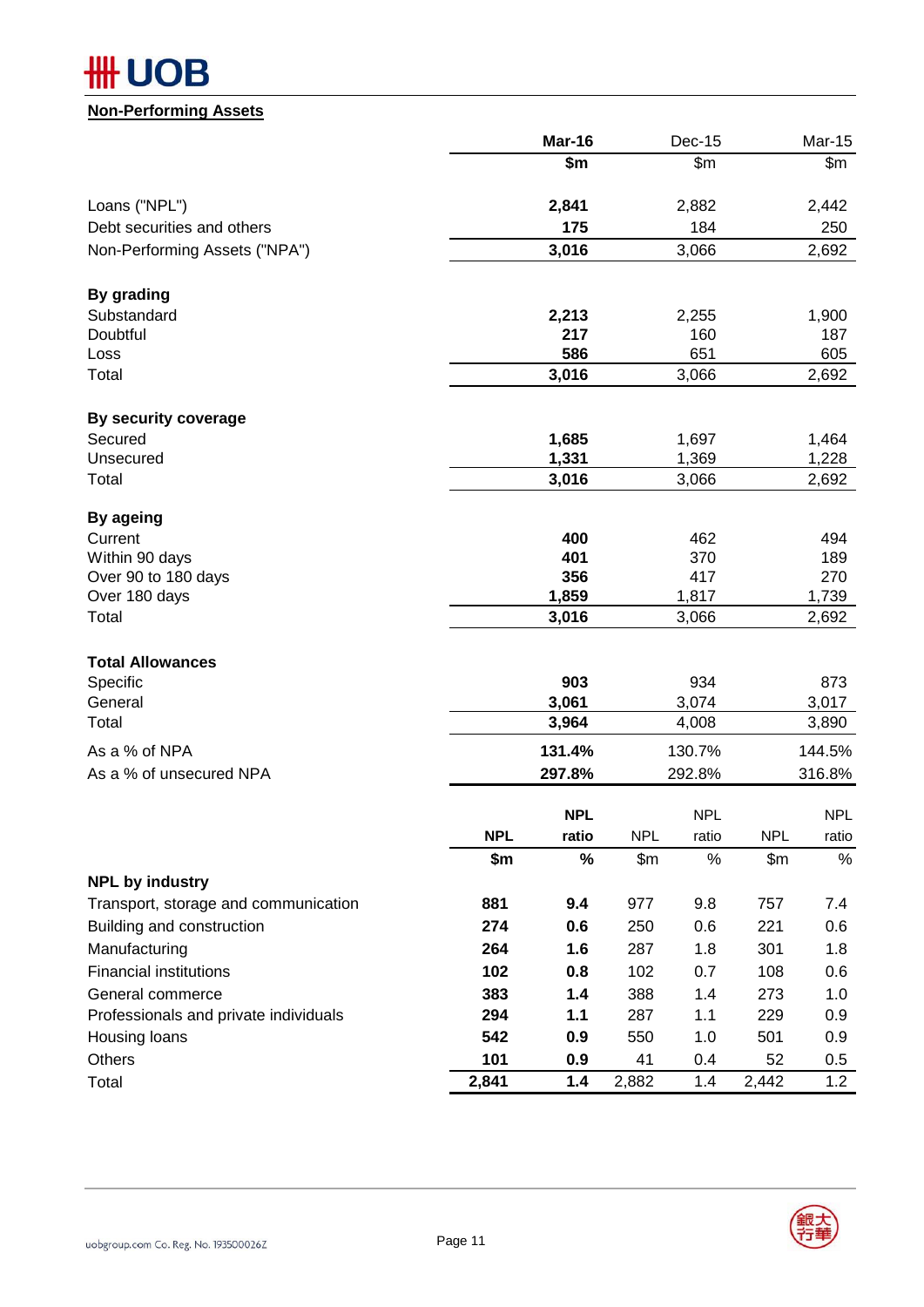# **UOB**

#### **Non-Performing Assets** *(cont'd)*

|                      |            |            | <b>Total allowances</b> |               |  |  |
|----------------------|------------|------------|-------------------------|---------------|--|--|
|                      |            | <b>NPL</b> | as a % of               | as a % of     |  |  |
|                      | <b>NPL</b> | ratio      | <b>NPL</b>              | unsecured NPL |  |  |
| NPL by geography $1$ | \$m        | $\%$       | $\%$                    | $\%$          |  |  |
| Singapore            |            |            |                         |               |  |  |
| Mar-16               | 1,067      | 0.9        | 230.3                   | 684.4         |  |  |
| Dec-15               | 1,116      | 1.0        | 220.3                   | 646.8         |  |  |
| Mar-15               | 922        | 0.8        | 246.2                   | 807.8         |  |  |
| Malaysia             |            |            |                         |               |  |  |
| Mar-16               | 401        | 1.6        | 129.9                   | 548.4         |  |  |
| <b>Dec-15</b>        | 386        | 1.6        | 125.1                   | 525.0         |  |  |
| Mar-15               | 388        | 1.5        | 135.1                   | 467.9         |  |  |
| Thailand             |            |            |                         |               |  |  |
| Mar-16               | 250        | 2.2        | 123.2                   | 308.0         |  |  |
| Dec-15               | 249        | 2.2        | 121.7                   | 312.4         |  |  |
| Mar-15               | 292        | 2.6        | 119.2                   | 236.7         |  |  |
| Indonesia            |            |            |                         |               |  |  |
| Mar-16               | 564        | 5.2        | 39.9                    | 116.0         |  |  |
| Dec-15               | 569        | 4.9        | 39.9                    | 110.2         |  |  |
| <b>Mar-15</b>        | 313        | 2.9        | 57.5                    | 195.7         |  |  |
| <b>Greater China</b> |            |            |                         |               |  |  |
| Mar-16               | 158        | 0.6        | 91.8                    | 162.9         |  |  |
| Dec-15               | 218        | 0.9        | 87.2                    | 131.0         |  |  |
| Mar-15               | 127        | 0.5        | 109.4                   | 213.8         |  |  |
| Others               |            |            |                         |               |  |  |
| Mar-16               | 401        | 2.1        | 31.7                    | 39.0          |  |  |
| Dec-15               | 344        | 1.9        | 28.8                    | 36.5          |  |  |
| Mar-15               | 400        | 2.5        | 32.0                    | 43.7          |  |  |
| Group NPL            |            |            |                         |               |  |  |
| Mar-16               | 2,841      | 1.4        | 133.2                   | 325.3         |  |  |
| <b>Dec-15</b>        | 2,882      | 1.4        | 130.5                   | 315.7         |  |  |
| Mar-15               | 2,442      | 1.2        | 147.0                   | 362.5         |  |  |

NPL ratio remained stable at 1.4% as at 1Q16 while NPL coverage was high at 133.2% and 325.3%, after taking collateral into account.

Group NPL increased 16.3% from a year ago to \$2.84 billion attributable to new NPLs in Indonesia and Singapore.

As compared to the previous quarter, Group NPLs decreased \$41 million mainly in Greater China and Singapore offset by commodity-related NPLs.

Note:

<sup>1</sup> Non-performing loans by geography are classified according to where credit risks reside, largely represented by the borrower's country of incorporation/operation (for non-individuals) and residence (for individuals).

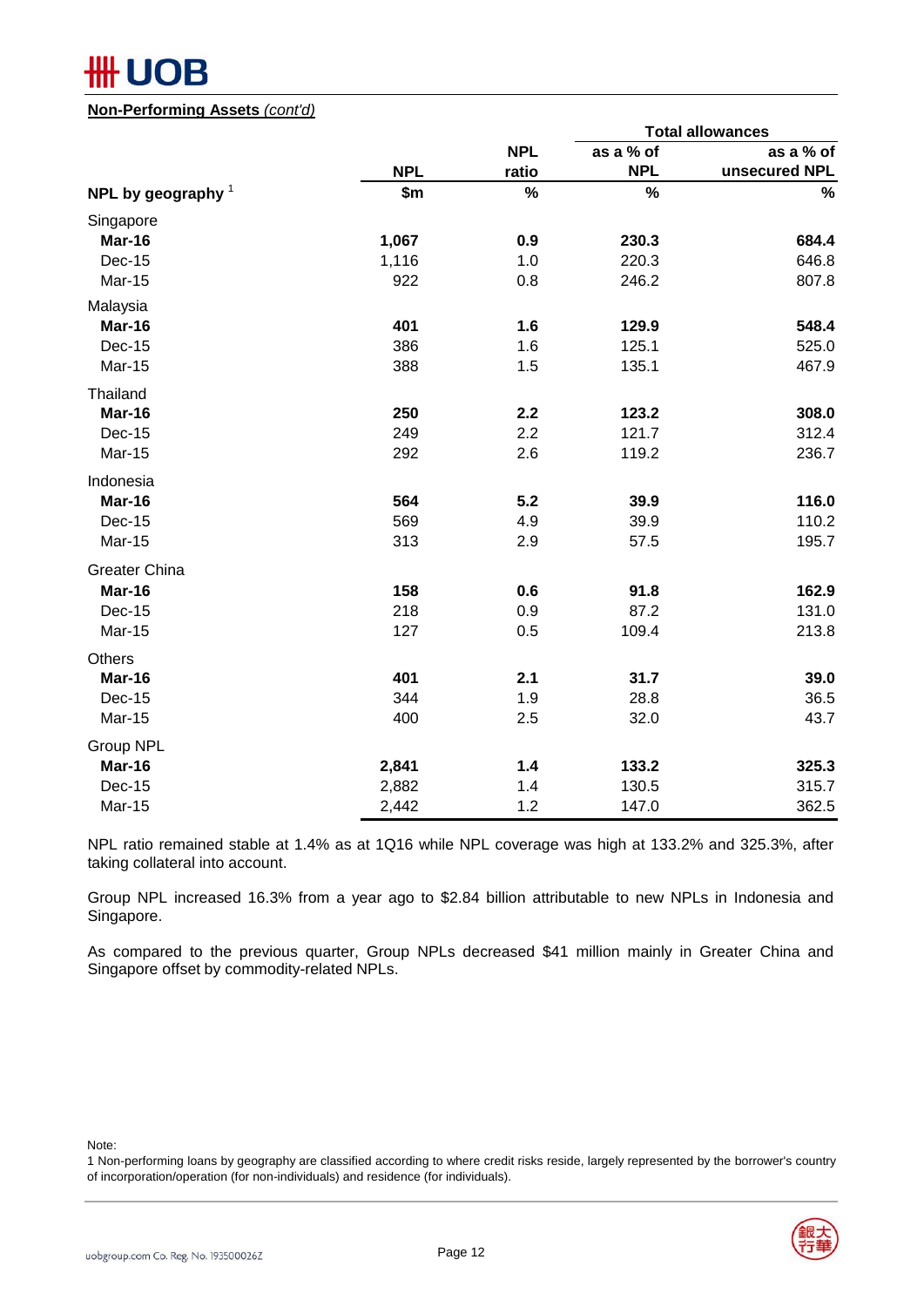# IB

#### **Customer Deposits**

|                                         | Mar-16  | Dec-15  | Mar-15  |
|-----------------------------------------|---------|---------|---------|
|                                         | \$m     | \$m\$   | \$m     |
| By product                              |         |         |         |
| <b>Fixed deposits</b>                   | 136,046 | 125,486 | 133,259 |
| Savings deposits                        | 57,368  | 55,966  | 53,362  |
| Current accounts                        | 51,572  | 51,221  | 45,253  |
| <b>Others</b>                           | 9,793   | 7,852   | 7,536   |
| Total                                   | 254,779 | 240,524 | 239,410 |
| By maturity                             |         |         |         |
| Within 1 year                           | 247,085 | 234,414 | 232,225 |
| Over 1 year but within 3 years          | 5,472   | 4,130   | 5,625   |
| Over 3 years but within 5 years         | 832     | 723     | 494     |
| Over 5 years                            | 1,390   | 1,258   | 1,066   |
| Total                                   | 254,779 | 240,524 | 239,410 |
| By currency                             |         |         |         |
| Singapore dollar                        | 122,817 | 115,650 | 112,193 |
| US dollar                               | 61,595  | 54,236  | 58,267  |
| Malaysian ringgit                       | 25,266  | 24,122  | 26,990  |
| Thai baht                               | 11,776  | 11,782  | 11,536  |
| Indonesian rupiah                       | 5,283   | 5,252   | 4,861   |
| <b>Others</b>                           | 28,042  | 29,483  | 25,564  |
| Total                                   | 254,779 | 240,524 | 239,410 |
| Group Loan/Deposit ratio (%)            | 80.7    | 84.7    | 83.4    |
| Singapore dollar Loan/Deposit ratio (%) | 88.1    | 91.7    | 94.5    |
| US dollar Loan/Deposit ratio (%)        | 56.7    | 65.6    | 58.0    |

Customer deposits rose 6.4% from a year ago to \$255 billion, contributed mainly from growth in Singapore dollar and US dollar deposits. In 1Q16, customer deposits increased 5.9% largely from fixed deposits.

As at 31 March 2016, the Group's loan-to-deposit ratio and Singapore dollar loan-to-deposit ratio remained healthy at 80.7% and 88.1% respectively.

#### **Debts Issued**

|                               | Mar-16 | Dec-15        | Mar-15        |
|-------------------------------|--------|---------------|---------------|
|                               | \$m    | $\mathsf{Sm}$ | $\mathsf{Sm}$ |
| <b>Unsecured</b>              |        |               |               |
| Subordinated debts            | 5,804  | 4,878         | 4,520         |
| Commercial papers             | 8,458  | 9,666         | 7,686         |
| Fixed and floating rate notes | 4,055  | 3,785         | 4,119         |
| <b>Others</b>                 | 1,584  | 1,959         | 2,371         |
| <b>Secured</b>                |        |               |               |
| Covered bonds                 | 761    |               |               |
| Total                         | 20,662 | 20,288        | 18,696        |
| Due within 1 year             | 11,295 | 12,143        | 9,832         |
| Due after 1 year              | 9,367  | 8,146         | 8,864         |
| Total                         | 20,662 | 20,288        | 18,696        |

Besides strengthening the deposit base, the Group tapped on alternative sources of funding to diversify funding mix and optimise funding costs. The March 2016 issuances of EUR500 million covered bonds and US\$700 million subordinated notes were met with good demand from investors.

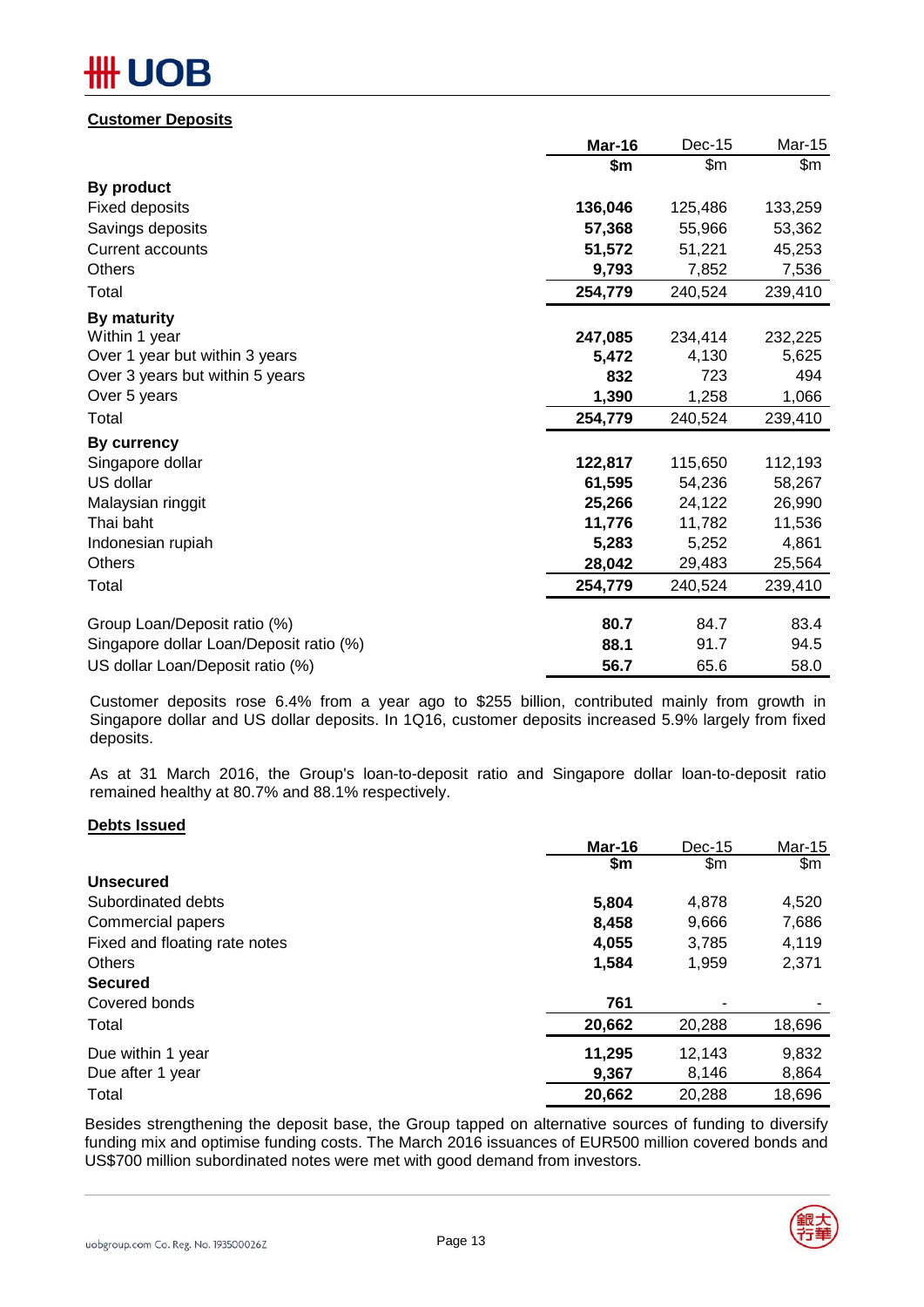

#### **Shareholders' Equity**

|                                                    | Mar-16    | $Dec-15$ | Mar-15 |
|----------------------------------------------------|-----------|----------|--------|
|                                                    | <b>Sm</b> | \$m      | \$m    |
| Shareholders' equity                               | 30,629    | 30.768   | 30,830 |
| <b>Add: Revaluation surplus</b>                    | 4.360     | 4.357    | 4.234  |
| Shareholders' equity including revaluation surplus | 34,989    | 35,126   | 35,064 |

Shareholders' equity declined by 0.7% from a year ago and 0.5% over the previous quarter to \$30.6 billion as at 31 March 2016 mainly due to the redemption of US\$500 million SPV-A preference shares and lower valuations gain on the available-for-sale investments offset by retained earnings.

As at 31 March 2016, revaluation surplus of \$4.36 billion relating to the Group's properties, is not recognised in the financial statements.

#### **Changes in Issued Shares of the Bank**

| <b>Number of shares</b> |           |  |
|-------------------------|-----------|--|
| <b>1Q16</b>             | 1Q15      |  |
| '000                    | '000      |  |
|                         |           |  |
| 1,614,544               | 1,614,544 |  |
| 5,026                   |           |  |
| 1,619,570               | 1,614,544 |  |
|                         |           |  |
| (12, 281)               | (11, 857) |  |
|                         | (596)     |  |
|                         | 173       |  |
| (12, 279)               | (12, 280) |  |
| 1,607,291               | 1,602,263 |  |
|                         |           |  |

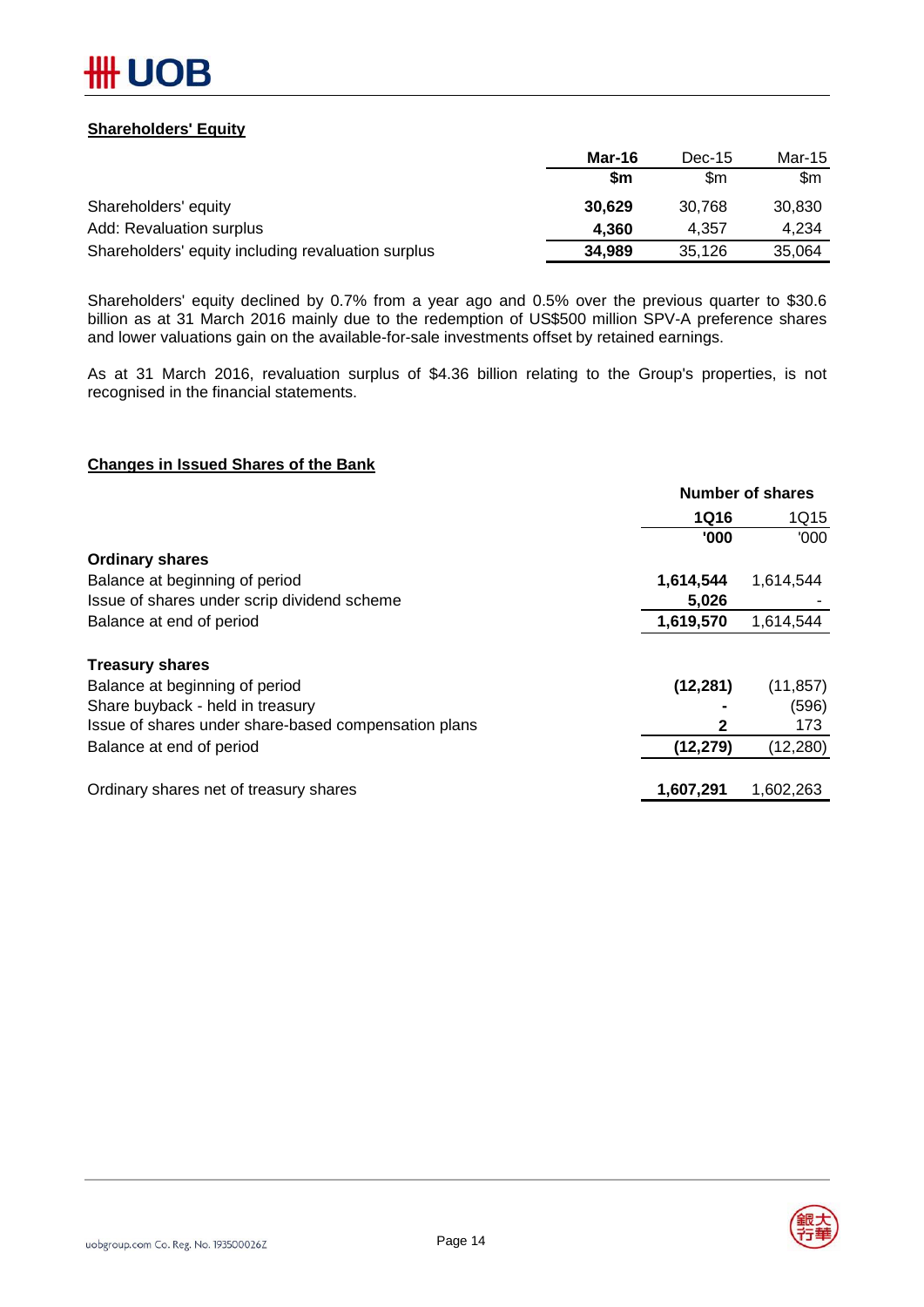#### **Performance by Operating Segment**

The Group is organised to be segment-led across key markets. Global segment heads are responsible for driving business, with decision-making balanced with a geographical perspective. For internal management purposes, the following segments represent the key customer segments and business activities:

#### **Group Retail ("GR")**

GR segment covers Consumer, Privilege, Business and Private Banking. Consumer Banking serves the individual customers, while Business Banking serves small enterprises with a wide range of products and services, including deposits, loans, investments, credit and debit cards and insurance products. Privilege Banking provides an extended range of financial services, including wealth management, and restricted products such as structured notes, funds of hedge funds, and insurance plans to the wealthy and affluent customers. Private Banking caters to the high net worth individuals and accredited investors, offering financial and portfolio planning, including investment management, asset management and estate planning.

Segment profit increased 14.2% to \$379 million in 1Q16, mainly driven by higher net interest income. The increase was partly offset by lower non-interest income from wealth management products and higher business volumerelated operating expenses.

#### **Group Wholesale Banking ("GWB")**

GWB segment encompasses Commercial Banking, Corporate Banking and Financial Institutions client segments as well as Transaction Banking, Structured Trade Commodities Finance, Investment Banking and Specialised Asset Finance. Commercial Banking serves medium and large enterprises, while Corporate Banking includes large local corporations, multi-national corporations and government-linked companies and agencies. Financial Institutions include bank and non-bank financial institutions, including insurance companies, fund managers and sovereign wealth funds. GWB provides customers with a broad range of products and services that include cash management and liquidity solutions; payments, current accounts, and deposit services; trade finance and structure finance solutions; working capital and term lending, and specialised asset finance. Investment Banking provides corporate finance services that include lead managing and underwriting equity offerings and corporate advisory M&A services. Debt Capital Markets specialises in solution-based structures to meet clients' financing requirements in structuring, underwriting and arranging syndicated loans for general corporate needs, leveraged buy-outs, project and structured finance, and underwriting and lead managing bond issues.

Segment profit grew 1.2% to \$592 million in 1Q16, contributed by higher net interest income and increased cross-sell income from global markets products and transaction banking. Revenue growth was partly offset by higher allowances and higher operating expenses. Increased operating expenses primarily resulted from the continued investment in product capabilities and hiring of new talents as the business expanded regionally.

#### **Global Markets and Investment Management ("GMIM")**

GMIM segment provides a comprehensive range of global markets products and services, including foreign exchange, money market, fixed income, derivatives, margin trading, futures broking, precious metals products, as well as an array of structured products. It is a dominant player in Singapore dollar instruments as well as a provider of banknote services in the region. It also engages in asset management, proprietary investment activities and management of excess liquidity and capital funds. Income from global markets products and services offered to customers of other operating segments, such as Group Retail and Group Wholesale Banking, is reflected in the respective customer segments.

Segment recorded a loss of \$67 million in 1Q16, mainly due to share of associates' loss and lower income from central treasury activities.

#### **Others**

Others include property-related activities, insurance businesses and income and expenses not attributable to other operating segments mentioned above.

Other segment recorded a gain of \$23 million in 1Q16, mainly due to write-back of allowances for credit and other losses.

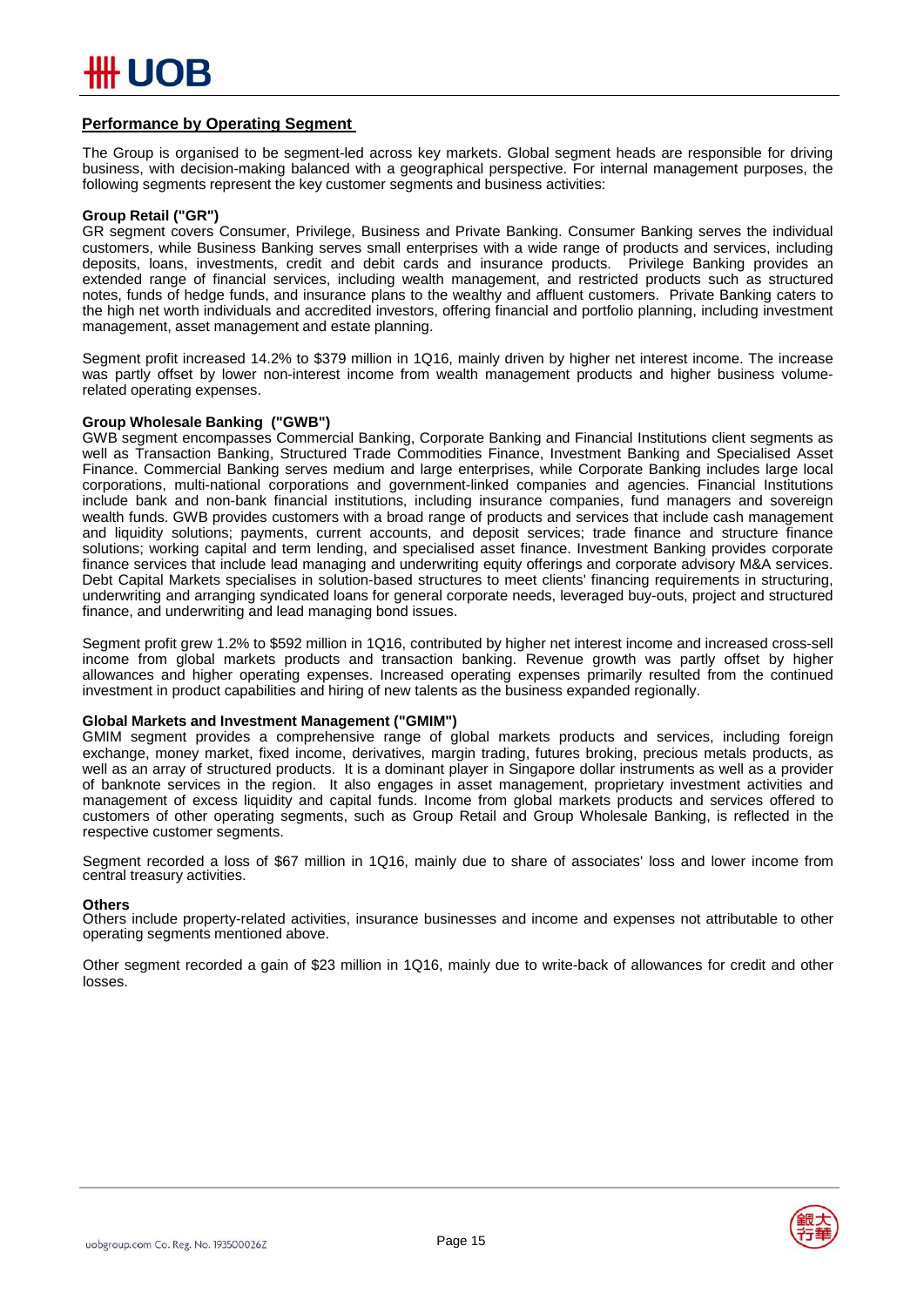## **## UOB**

### **Performance by Operating Segment** <sup>1</sup> *(cont'd)*

| \$m<br>\$m<br>\$m<br>\$m<br>\$m<br><b>1Q16</b><br>595<br>623<br>81<br>Net interest income<br>(24)<br>1,275<br>256<br>265<br>128<br>46<br>Non-interest income<br>695<br>127<br>860<br>878<br>104<br>1,969<br>Operating income<br>(438)<br>(193)<br>(128)<br>(135)<br>Operating expenses<br>(894)<br>(92)<br>22<br>Allowances for credit and other losses<br>(43)<br>(4)<br>(117)<br>(39)<br>9<br>Share of profit of associates and joint ventures<br>(30)<br>۰<br>927<br>Profit before tax<br>592<br>23<br>379<br>(67)<br>Tax<br>(158)<br>Profit for the financial period<br>769<br>1,851<br>93,016<br>133,157<br>103,103<br>331,127<br><b>Segment assets</b><br>1,319<br>2,090<br>660<br>73<br>4,142<br>Intangible assets<br>1,093<br>40<br>260<br>793<br>Investment in associates and joint ventures<br>Elimination<br>(6,696)<br><b>Total assets</b><br>94,335<br>135,287<br>104,023<br>2,717<br>329,666<br>118,888<br>12,173<br>305,573<br>135,989<br>38,523<br><b>Segment liabilities</b><br>(6,696)<br>Elimination<br>38,523<br>12,173<br>298,877<br><b>Total liabilities</b><br>118,888<br>135,989<br><b>Other information</b><br>92,875<br>116,451<br>9<br>25<br>Gross customer loans<br>209,360<br>943<br>1,989<br>17<br>67<br>3,016<br>Non-performing assets<br>5<br>4<br>4<br>63<br>Capital expenditure<br>76<br>$\mathbf 2$<br>$\overline{2}$<br>4<br>46<br>Depreciation of assets<br>54<br><b>1Q15</b><br>496<br>543<br>88<br>74<br>1,201<br>Net interest income<br>301<br>253<br>150<br>51<br>755<br>Non-interest income<br>797<br>238<br>796<br>125<br>1,956<br>Operating income<br>(427)<br>(180)<br>(110)<br>(135)<br>(852)<br>Operating expenses<br>(38)<br>(31)<br>(1)<br>(99)<br>(169)<br>Allowances for credit and other losses<br>(8)<br>12<br>Share of profit of associates and joint ventures<br>4<br>Profit before tax<br>332<br>585<br>119<br>(98)<br>938<br>(133)<br>Tax<br>Profit for the financial period<br>805<br>2,738<br>90,574<br>127,431<br>92,530<br>313,273<br><b>Segment assets</b><br>1,319<br>2,090<br>660<br>82<br>4,151<br>Intangible assets<br>340<br>1,198<br>Investment in associates and joint ventures<br>858<br>Elimination<br>(5,026)<br>91,893<br>93,530<br>3,678<br><b>Total assets</b><br>129,521<br>313,596<br>111,848<br>130,779<br>35,370<br>10,274<br>288,271<br><b>Segment liabilities</b><br>Elimination<br>(5,713) | <b>GR</b> | <b>GWB</b> | <b>GMIM</b> | <b>Others</b> | <b>Total</b> |
|------------------------------------------------------------------------------------------------------------------------------------------------------------------------------------------------------------------------------------------------------------------------------------------------------------------------------------------------------------------------------------------------------------------------------------------------------------------------------------------------------------------------------------------------------------------------------------------------------------------------------------------------------------------------------------------------------------------------------------------------------------------------------------------------------------------------------------------------------------------------------------------------------------------------------------------------------------------------------------------------------------------------------------------------------------------------------------------------------------------------------------------------------------------------------------------------------------------------------------------------------------------------------------------------------------------------------------------------------------------------------------------------------------------------------------------------------------------------------------------------------------------------------------------------------------------------------------------------------------------------------------------------------------------------------------------------------------------------------------------------------------------------------------------------------------------------------------------------------------------------------------------------------------------------------------------------------------------------------------------------------------------------------------------------------------------------------------------------------------------------------------------------------------------------------------------------------------------------------------------------------------------------------------------------------------------------------------------------------------------------------|-----------|------------|-------------|---------------|--------------|
|                                                                                                                                                                                                                                                                                                                                                                                                                                                                                                                                                                                                                                                                                                                                                                                                                                                                                                                                                                                                                                                                                                                                                                                                                                                                                                                                                                                                                                                                                                                                                                                                                                                                                                                                                                                                                                                                                                                                                                                                                                                                                                                                                                                                                                                                                                                                                                              |           |            |             |               |              |
|                                                                                                                                                                                                                                                                                                                                                                                                                                                                                                                                                                                                                                                                                                                                                                                                                                                                                                                                                                                                                                                                                                                                                                                                                                                                                                                                                                                                                                                                                                                                                                                                                                                                                                                                                                                                                                                                                                                                                                                                                                                                                                                                                                                                                                                                                                                                                                              |           |            |             |               |              |
|                                                                                                                                                                                                                                                                                                                                                                                                                                                                                                                                                                                                                                                                                                                                                                                                                                                                                                                                                                                                                                                                                                                                                                                                                                                                                                                                                                                                                                                                                                                                                                                                                                                                                                                                                                                                                                                                                                                                                                                                                                                                                                                                                                                                                                                                                                                                                                              |           |            |             |               |              |
|                                                                                                                                                                                                                                                                                                                                                                                                                                                                                                                                                                                                                                                                                                                                                                                                                                                                                                                                                                                                                                                                                                                                                                                                                                                                                                                                                                                                                                                                                                                                                                                                                                                                                                                                                                                                                                                                                                                                                                                                                                                                                                                                                                                                                                                                                                                                                                              |           |            |             |               |              |
|                                                                                                                                                                                                                                                                                                                                                                                                                                                                                                                                                                                                                                                                                                                                                                                                                                                                                                                                                                                                                                                                                                                                                                                                                                                                                                                                                                                                                                                                                                                                                                                                                                                                                                                                                                                                                                                                                                                                                                                                                                                                                                                                                                                                                                                                                                                                                                              |           |            |             |               |              |
|                                                                                                                                                                                                                                                                                                                                                                                                                                                                                                                                                                                                                                                                                                                                                                                                                                                                                                                                                                                                                                                                                                                                                                                                                                                                                                                                                                                                                                                                                                                                                                                                                                                                                                                                                                                                                                                                                                                                                                                                                                                                                                                                                                                                                                                                                                                                                                              |           |            |             |               |              |
|                                                                                                                                                                                                                                                                                                                                                                                                                                                                                                                                                                                                                                                                                                                                                                                                                                                                                                                                                                                                                                                                                                                                                                                                                                                                                                                                                                                                                                                                                                                                                                                                                                                                                                                                                                                                                                                                                                                                                                                                                                                                                                                                                                                                                                                                                                                                                                              |           |            |             |               |              |
|                                                                                                                                                                                                                                                                                                                                                                                                                                                                                                                                                                                                                                                                                                                                                                                                                                                                                                                                                                                                                                                                                                                                                                                                                                                                                                                                                                                                                                                                                                                                                                                                                                                                                                                                                                                                                                                                                                                                                                                                                                                                                                                                                                                                                                                                                                                                                                              |           |            |             |               |              |
|                                                                                                                                                                                                                                                                                                                                                                                                                                                                                                                                                                                                                                                                                                                                                                                                                                                                                                                                                                                                                                                                                                                                                                                                                                                                                                                                                                                                                                                                                                                                                                                                                                                                                                                                                                                                                                                                                                                                                                                                                                                                                                                                                                                                                                                                                                                                                                              |           |            |             |               |              |
|                                                                                                                                                                                                                                                                                                                                                                                                                                                                                                                                                                                                                                                                                                                                                                                                                                                                                                                                                                                                                                                                                                                                                                                                                                                                                                                                                                                                                                                                                                                                                                                                                                                                                                                                                                                                                                                                                                                                                                                                                                                                                                                                                                                                                                                                                                                                                                              |           |            |             |               |              |
|                                                                                                                                                                                                                                                                                                                                                                                                                                                                                                                                                                                                                                                                                                                                                                                                                                                                                                                                                                                                                                                                                                                                                                                                                                                                                                                                                                                                                                                                                                                                                                                                                                                                                                                                                                                                                                                                                                                                                                                                                                                                                                                                                                                                                                                                                                                                                                              |           |            |             |               |              |
|                                                                                                                                                                                                                                                                                                                                                                                                                                                                                                                                                                                                                                                                                                                                                                                                                                                                                                                                                                                                                                                                                                                                                                                                                                                                                                                                                                                                                                                                                                                                                                                                                                                                                                                                                                                                                                                                                                                                                                                                                                                                                                                                                                                                                                                                                                                                                                              |           |            |             |               |              |
|                                                                                                                                                                                                                                                                                                                                                                                                                                                                                                                                                                                                                                                                                                                                                                                                                                                                                                                                                                                                                                                                                                                                                                                                                                                                                                                                                                                                                                                                                                                                                                                                                                                                                                                                                                                                                                                                                                                                                                                                                                                                                                                                                                                                                                                                                                                                                                              |           |            |             |               |              |
|                                                                                                                                                                                                                                                                                                                                                                                                                                                                                                                                                                                                                                                                                                                                                                                                                                                                                                                                                                                                                                                                                                                                                                                                                                                                                                                                                                                                                                                                                                                                                                                                                                                                                                                                                                                                                                                                                                                                                                                                                                                                                                                                                                                                                                                                                                                                                                              |           |            |             |               |              |
|                                                                                                                                                                                                                                                                                                                                                                                                                                                                                                                                                                                                                                                                                                                                                                                                                                                                                                                                                                                                                                                                                                                                                                                                                                                                                                                                                                                                                                                                                                                                                                                                                                                                                                                                                                                                                                                                                                                                                                                                                                                                                                                                                                                                                                                                                                                                                                              |           |            |             |               |              |
|                                                                                                                                                                                                                                                                                                                                                                                                                                                                                                                                                                                                                                                                                                                                                                                                                                                                                                                                                                                                                                                                                                                                                                                                                                                                                                                                                                                                                                                                                                                                                                                                                                                                                                                                                                                                                                                                                                                                                                                                                                                                                                                                                                                                                                                                                                                                                                              |           |            |             |               |              |
|                                                                                                                                                                                                                                                                                                                                                                                                                                                                                                                                                                                                                                                                                                                                                                                                                                                                                                                                                                                                                                                                                                                                                                                                                                                                                                                                                                                                                                                                                                                                                                                                                                                                                                                                                                                                                                                                                                                                                                                                                                                                                                                                                                                                                                                                                                                                                                              |           |            |             |               |              |
|                                                                                                                                                                                                                                                                                                                                                                                                                                                                                                                                                                                                                                                                                                                                                                                                                                                                                                                                                                                                                                                                                                                                                                                                                                                                                                                                                                                                                                                                                                                                                                                                                                                                                                                                                                                                                                                                                                                                                                                                                                                                                                                                                                                                                                                                                                                                                                              |           |            |             |               |              |
|                                                                                                                                                                                                                                                                                                                                                                                                                                                                                                                                                                                                                                                                                                                                                                                                                                                                                                                                                                                                                                                                                                                                                                                                                                                                                                                                                                                                                                                                                                                                                                                                                                                                                                                                                                                                                                                                                                                                                                                                                                                                                                                                                                                                                                                                                                                                                                              |           |            |             |               |              |
|                                                                                                                                                                                                                                                                                                                                                                                                                                                                                                                                                                                                                                                                                                                                                                                                                                                                                                                                                                                                                                                                                                                                                                                                                                                                                                                                                                                                                                                                                                                                                                                                                                                                                                                                                                                                                                                                                                                                                                                                                                                                                                                                                                                                                                                                                                                                                                              |           |            |             |               |              |
|                                                                                                                                                                                                                                                                                                                                                                                                                                                                                                                                                                                                                                                                                                                                                                                                                                                                                                                                                                                                                                                                                                                                                                                                                                                                                                                                                                                                                                                                                                                                                                                                                                                                                                                                                                                                                                                                                                                                                                                                                                                                                                                                                                                                                                                                                                                                                                              |           |            |             |               |              |
|                                                                                                                                                                                                                                                                                                                                                                                                                                                                                                                                                                                                                                                                                                                                                                                                                                                                                                                                                                                                                                                                                                                                                                                                                                                                                                                                                                                                                                                                                                                                                                                                                                                                                                                                                                                                                                                                                                                                                                                                                                                                                                                                                                                                                                                                                                                                                                              |           |            |             |               |              |
|                                                                                                                                                                                                                                                                                                                                                                                                                                                                                                                                                                                                                                                                                                                                                                                                                                                                                                                                                                                                                                                                                                                                                                                                                                                                                                                                                                                                                                                                                                                                                                                                                                                                                                                                                                                                                                                                                                                                                                                                                                                                                                                                                                                                                                                                                                                                                                              |           |            |             |               |              |
|                                                                                                                                                                                                                                                                                                                                                                                                                                                                                                                                                                                                                                                                                                                                                                                                                                                                                                                                                                                                                                                                                                                                                                                                                                                                                                                                                                                                                                                                                                                                                                                                                                                                                                                                                                                                                                                                                                                                                                                                                                                                                                                                                                                                                                                                                                                                                                              |           |            |             |               |              |
|                                                                                                                                                                                                                                                                                                                                                                                                                                                                                                                                                                                                                                                                                                                                                                                                                                                                                                                                                                                                                                                                                                                                                                                                                                                                                                                                                                                                                                                                                                                                                                                                                                                                                                                                                                                                                                                                                                                                                                                                                                                                                                                                                                                                                                                                                                                                                                              |           |            |             |               |              |
|                                                                                                                                                                                                                                                                                                                                                                                                                                                                                                                                                                                                                                                                                                                                                                                                                                                                                                                                                                                                                                                                                                                                                                                                                                                                                                                                                                                                                                                                                                                                                                                                                                                                                                                                                                                                                                                                                                                                                                                                                                                                                                                                                                                                                                                                                                                                                                              |           |            |             |               |              |
|                                                                                                                                                                                                                                                                                                                                                                                                                                                                                                                                                                                                                                                                                                                                                                                                                                                                                                                                                                                                                                                                                                                                                                                                                                                                                                                                                                                                                                                                                                                                                                                                                                                                                                                                                                                                                                                                                                                                                                                                                                                                                                                                                                                                                                                                                                                                                                              |           |            |             |               |              |
|                                                                                                                                                                                                                                                                                                                                                                                                                                                                                                                                                                                                                                                                                                                                                                                                                                                                                                                                                                                                                                                                                                                                                                                                                                                                                                                                                                                                                                                                                                                                                                                                                                                                                                                                                                                                                                                                                                                                                                                                                                                                                                                                                                                                                                                                                                                                                                              |           |            |             |               |              |
|                                                                                                                                                                                                                                                                                                                                                                                                                                                                                                                                                                                                                                                                                                                                                                                                                                                                                                                                                                                                                                                                                                                                                                                                                                                                                                                                                                                                                                                                                                                                                                                                                                                                                                                                                                                                                                                                                                                                                                                                                                                                                                                                                                                                                                                                                                                                                                              |           |            |             |               |              |
|                                                                                                                                                                                                                                                                                                                                                                                                                                                                                                                                                                                                                                                                                                                                                                                                                                                                                                                                                                                                                                                                                                                                                                                                                                                                                                                                                                                                                                                                                                                                                                                                                                                                                                                                                                                                                                                                                                                                                                                                                                                                                                                                                                                                                                                                                                                                                                              |           |            |             |               |              |
|                                                                                                                                                                                                                                                                                                                                                                                                                                                                                                                                                                                                                                                                                                                                                                                                                                                                                                                                                                                                                                                                                                                                                                                                                                                                                                                                                                                                                                                                                                                                                                                                                                                                                                                                                                                                                                                                                                                                                                                                                                                                                                                                                                                                                                                                                                                                                                              |           |            |             |               |              |
|                                                                                                                                                                                                                                                                                                                                                                                                                                                                                                                                                                                                                                                                                                                                                                                                                                                                                                                                                                                                                                                                                                                                                                                                                                                                                                                                                                                                                                                                                                                                                                                                                                                                                                                                                                                                                                                                                                                                                                                                                                                                                                                                                                                                                                                                                                                                                                              |           |            |             |               |              |
|                                                                                                                                                                                                                                                                                                                                                                                                                                                                                                                                                                                                                                                                                                                                                                                                                                                                                                                                                                                                                                                                                                                                                                                                                                                                                                                                                                                                                                                                                                                                                                                                                                                                                                                                                                                                                                                                                                                                                                                                                                                                                                                                                                                                                                                                                                                                                                              |           |            |             |               |              |
|                                                                                                                                                                                                                                                                                                                                                                                                                                                                                                                                                                                                                                                                                                                                                                                                                                                                                                                                                                                                                                                                                                                                                                                                                                                                                                                                                                                                                                                                                                                                                                                                                                                                                                                                                                                                                                                                                                                                                                                                                                                                                                                                                                                                                                                                                                                                                                              |           |            |             |               |              |
|                                                                                                                                                                                                                                                                                                                                                                                                                                                                                                                                                                                                                                                                                                                                                                                                                                                                                                                                                                                                                                                                                                                                                                                                                                                                                                                                                                                                                                                                                                                                                                                                                                                                                                                                                                                                                                                                                                                                                                                                                                                                                                                                                                                                                                                                                                                                                                              |           |            |             |               |              |
|                                                                                                                                                                                                                                                                                                                                                                                                                                                                                                                                                                                                                                                                                                                                                                                                                                                                                                                                                                                                                                                                                                                                                                                                                                                                                                                                                                                                                                                                                                                                                                                                                                                                                                                                                                                                                                                                                                                                                                                                                                                                                                                                                                                                                                                                                                                                                                              |           |            |             |               |              |
|                                                                                                                                                                                                                                                                                                                                                                                                                                                                                                                                                                                                                                                                                                                                                                                                                                                                                                                                                                                                                                                                                                                                                                                                                                                                                                                                                                                                                                                                                                                                                                                                                                                                                                                                                                                                                                                                                                                                                                                                                                                                                                                                                                                                                                                                                                                                                                              |           |            |             |               |              |
|                                                                                                                                                                                                                                                                                                                                                                                                                                                                                                                                                                                                                                                                                                                                                                                                                                                                                                                                                                                                                                                                                                                                                                                                                                                                                                                                                                                                                                                                                                                                                                                                                                                                                                                                                                                                                                                                                                                                                                                                                                                                                                                                                                                                                                                                                                                                                                              |           |            |             |               |              |
|                                                                                                                                                                                                                                                                                                                                                                                                                                                                                                                                                                                                                                                                                                                                                                                                                                                                                                                                                                                                                                                                                                                                                                                                                                                                                                                                                                                                                                                                                                                                                                                                                                                                                                                                                                                                                                                                                                                                                                                                                                                                                                                                                                                                                                                                                                                                                                              |           |            |             |               |              |
|                                                                                                                                                                                                                                                                                                                                                                                                                                                                                                                                                                                                                                                                                                                                                                                                                                                                                                                                                                                                                                                                                                                                                                                                                                                                                                                                                                                                                                                                                                                                                                                                                                                                                                                                                                                                                                                                                                                                                                                                                                                                                                                                                                                                                                                                                                                                                                              |           |            |             |               |              |
|                                                                                                                                                                                                                                                                                                                                                                                                                                                                                                                                                                                                                                                                                                                                                                                                                                                                                                                                                                                                                                                                                                                                                                                                                                                                                                                                                                                                                                                                                                                                                                                                                                                                                                                                                                                                                                                                                                                                                                                                                                                                                                                                                                                                                                                                                                                                                                              |           |            |             |               |              |
|                                                                                                                                                                                                                                                                                                                                                                                                                                                                                                                                                                                                                                                                                                                                                                                                                                                                                                                                                                                                                                                                                                                                                                                                                                                                                                                                                                                                                                                                                                                                                                                                                                                                                                                                                                                                                                                                                                                                                                                                                                                                                                                                                                                                                                                                                                                                                                              |           |            |             |               |              |
|                                                                                                                                                                                                                                                                                                                                                                                                                                                                                                                                                                                                                                                                                                                                                                                                                                                                                                                                                                                                                                                                                                                                                                                                                                                                                                                                                                                                                                                                                                                                                                                                                                                                                                                                                                                                                                                                                                                                                                                                                                                                                                                                                                                                                                                                                                                                                                              |           |            |             |               |              |
|                                                                                                                                                                                                                                                                                                                                                                                                                                                                                                                                                                                                                                                                                                                                                                                                                                                                                                                                                                                                                                                                                                                                                                                                                                                                                                                                                                                                                                                                                                                                                                                                                                                                                                                                                                                                                                                                                                                                                                                                                                                                                                                                                                                                                                                                                                                                                                              |           |            |             |               |              |
|                                                                                                                                                                                                                                                                                                                                                                                                                                                                                                                                                                                                                                                                                                                                                                                                                                                                                                                                                                                                                                                                                                                                                                                                                                                                                                                                                                                                                                                                                                                                                                                                                                                                                                                                                                                                                                                                                                                                                                                                                                                                                                                                                                                                                                                                                                                                                                              |           |            |             |               |              |
|                                                                                                                                                                                                                                                                                                                                                                                                                                                                                                                                                                                                                                                                                                                                                                                                                                                                                                                                                                                                                                                                                                                                                                                                                                                                                                                                                                                                                                                                                                                                                                                                                                                                                                                                                                                                                                                                                                                                                                                                                                                                                                                                                                                                                                                                                                                                                                              |           |            |             |               |              |
|                                                                                                                                                                                                                                                                                                                                                                                                                                                                                                                                                                                                                                                                                                                                                                                                                                                                                                                                                                                                                                                                                                                                                                                                                                                                                                                                                                                                                                                                                                                                                                                                                                                                                                                                                                                                                                                                                                                                                                                                                                                                                                                                                                                                                                                                                                                                                                              |           |            |             |               |              |
| <b>Total liabilities</b><br>111,848<br>130,779<br>35,370<br>10,274<br>282,558                                                                                                                                                                                                                                                                                                                                                                                                                                                                                                                                                                                                                                                                                                                                                                                                                                                                                                                                                                                                                                                                                                                                                                                                                                                                                                                                                                                                                                                                                                                                                                                                                                                                                                                                                                                                                                                                                                                                                                                                                                                                                                                                                                                                                                                                                                |           |            |             |               |              |
|                                                                                                                                                                                                                                                                                                                                                                                                                                                                                                                                                                                                                                                                                                                                                                                                                                                                                                                                                                                                                                                                                                                                                                                                                                                                                                                                                                                                                                                                                                                                                                                                                                                                                                                                                                                                                                                                                                                                                                                                                                                                                                                                                                                                                                                                                                                                                                              |           |            |             |               |              |
| <b>Other information</b>                                                                                                                                                                                                                                                                                                                                                                                                                                                                                                                                                                                                                                                                                                                                                                                                                                                                                                                                                                                                                                                                                                                                                                                                                                                                                                                                                                                                                                                                                                                                                                                                                                                                                                                                                                                                                                                                                                                                                                                                                                                                                                                                                                                                                                                                                                                                                     |           |            |             |               |              |
| 90,396<br>112,090<br>828<br>10<br>203,324<br>Gross customer loans                                                                                                                                                                                                                                                                                                                                                                                                                                                                                                                                                                                                                                                                                                                                                                                                                                                                                                                                                                                                                                                                                                                                                                                                                                                                                                                                                                                                                                                                                                                                                                                                                                                                                                                                                                                                                                                                                                                                                                                                                                                                                                                                                                                                                                                                                                            |           |            |             |               |              |
| 811<br>1,770<br>2,692<br>25<br>86<br>Non-performing assets                                                                                                                                                                                                                                                                                                                                                                                                                                                                                                                                                                                                                                                                                                                                                                                                                                                                                                                                                                                                                                                                                                                                                                                                                                                                                                                                                                                                                                                                                                                                                                                                                                                                                                                                                                                                                                                                                                                                                                                                                                                                                                                                                                                                                                                                                                                   |           |            |             |               |              |
| 5<br>$\overline{c}$<br>6<br>37<br>50<br>Capital expenditure                                                                                                                                                                                                                                                                                                                                                                                                                                                                                                                                                                                                                                                                                                                                                                                                                                                                                                                                                                                                                                                                                                                                                                                                                                                                                                                                                                                                                                                                                                                                                                                                                                                                                                                                                                                                                                                                                                                                                                                                                                                                                                                                                                                                                                                                                                                  |           |            |             |               |              |
| $\ensuremath{\mathsf{3}}$<br>$\boldsymbol{2}$<br>1<br>38<br>Depreciation of assets<br>44                                                                                                                                                                                                                                                                                                                                                                                                                                                                                                                                                                                                                                                                                                                                                                                                                                                                                                                                                                                                                                                                                                                                                                                                                                                                                                                                                                                                                                                                                                                                                                                                                                                                                                                                                                                                                                                                                                                                                                                                                                                                                                                                                                                                                                                                                     |           |            |             |               |              |

Note:

1 Transfer prices between operating segments are on arm's length basis in a manner similar to transactions with third parties.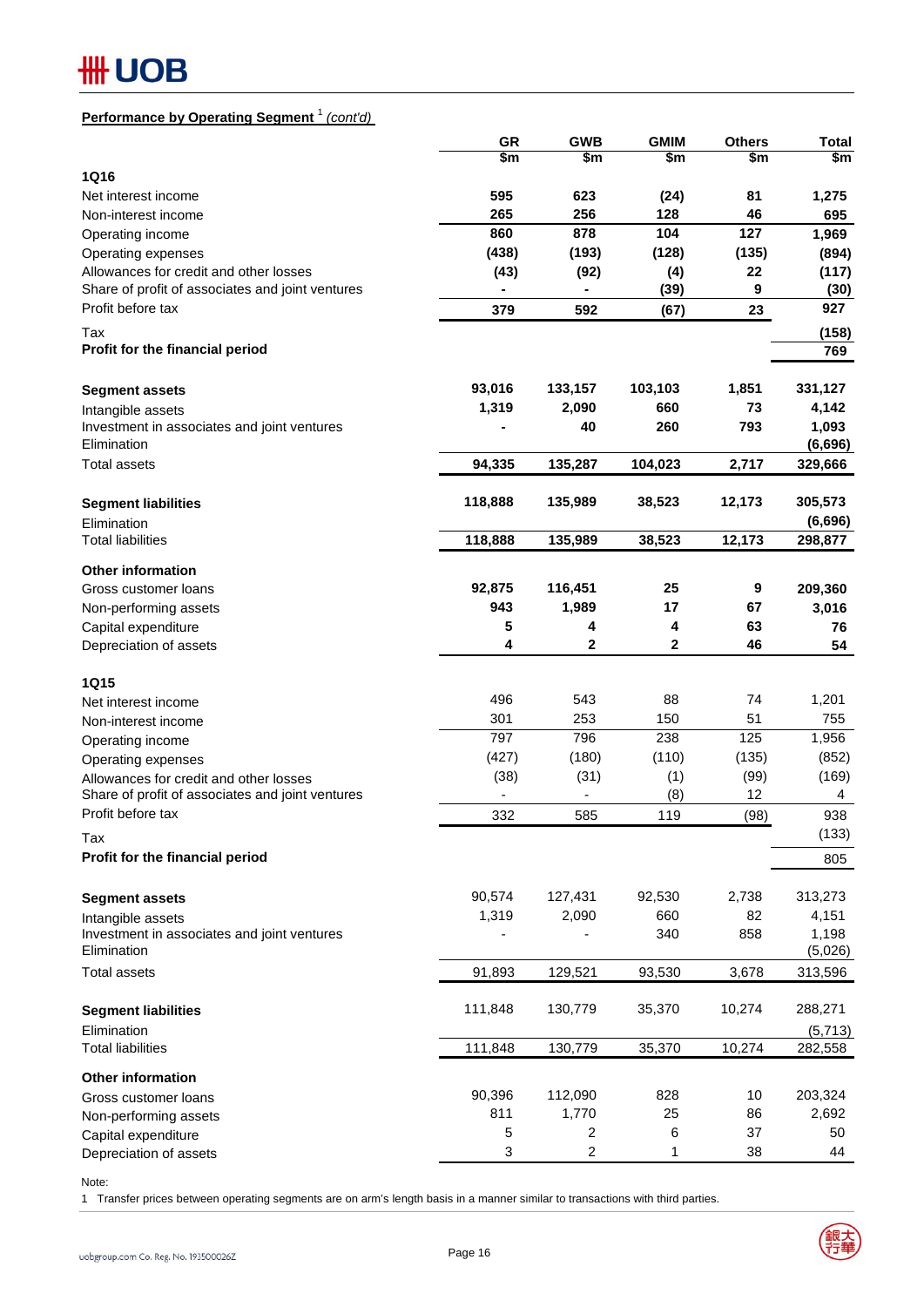#### **Performance by Geographical Segment** <sup>1</sup>

|                               | <b>1Q16</b> | 1Q15  | 4Q15  |
|-------------------------------|-------------|-------|-------|
|                               | \$m         | \$m\$ | \$m\$ |
| <b>Total operating income</b> |             |       |       |
| Singapore                     | 1,141       | 1,120 | 1,217 |
| Malaysia                      | 250         | 261   | 249   |
| Thailand                      | 192         | 193   | 198   |
| Indonesia                     | 112         | 97    | 111   |
| <b>Greater China</b>          | 155         | 171   | 182   |
| <b>Others</b>                 | 119         | 115   | 124   |
| Total                         | 1,969       | 1,956 | 2,081 |
|                               |             |       |       |
| <b>Profit before tax</b>      |             |       |       |
| Singapore                     | 661         | 557   | 601   |
| Malaysia                      | 137         | 143   | 132   |
| Thailand                      | 38          | 51    | 31    |
| Indonesia                     | 19          | 10    | 15    |
| <b>Greater China</b>          | 66          | 104   | 75    |
| <b>Others</b>                 | 5           | 72    | 90    |
| Total                         | 927         | 938   | 944   |

The Group's total operating income increased 0.7% from a year ago to \$1.97 billion driven by higher net interest income in Singapore. Compared to the previous quarter, total operating income decreased 5.4% mainly due to lower trading and investment income from Singapore and Greater China.

Profit before tax decreased 1.2% from a year ago and 1.8% from 4Q15 mainly due to investment losses recognised in an associated company.

|                      | Mar-16  | $Dec-15$ | Mar-15  |
|----------------------|---------|----------|---------|
|                      | \$m     | \$m      | \$m\$   |
| <b>Total assets</b>  |         |          |         |
| Singapore            | 207,651 | 197,929  | 188,222 |
| Malaysia             | 33,182  | 32,669   | 35,322  |
| Thailand             | 16,241  | 16,643   | 16,990  |
| Indonesia            | 8,364   | 8,550    | 8,443   |
| <b>Greater China</b> | 35,607  | 32,982   | 32,351  |
| <b>Others</b>        | 24,479  | 23,094   | 28,117  |
|                      | 325,524 | 311,867  | 309,446 |
| Intangible assets    | 4,142   | 4,144    | 4,151   |
| Total                | 329,666 | 316,011  | 313,596 |

Note:

1 Based on the location where the transactions and assets are booked, which approximates that based on the location of the customers and assets. Information is stated after elimination of inter-segment transactions.

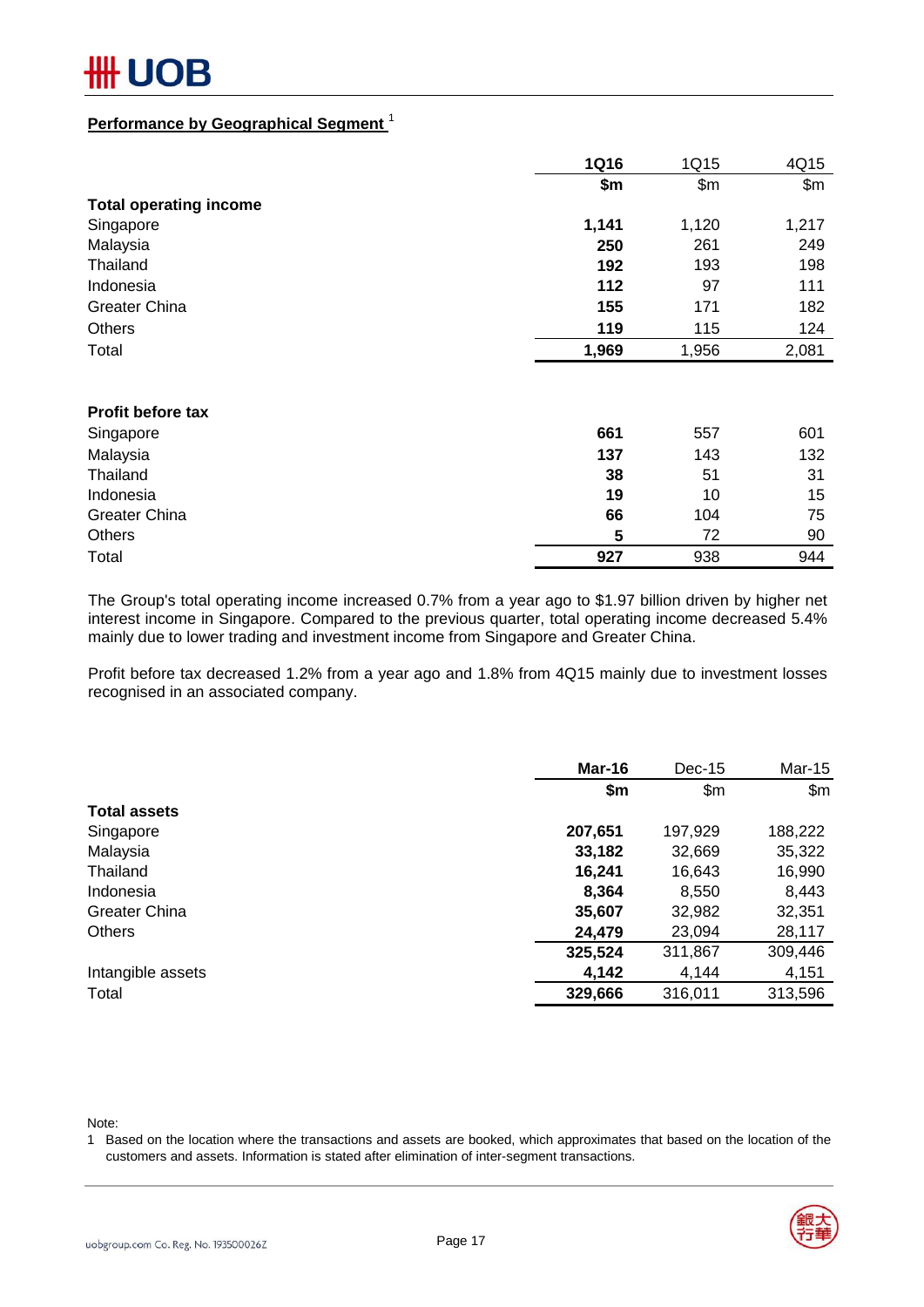# JOB

#### **Capital Adequacy and Leverage Ratios** 1,2,3

|                                                               | Mar-16   | <b>Dec-15</b> | <b>Mar-15</b> |
|---------------------------------------------------------------|----------|---------------|---------------|
|                                                               | \$m      | $\mathsf{Sm}$ | \$m\$         |
| Share capital                                                 | 3,803    | 3,704         | 3,704         |
| Disclosed reserves/others                                     | 25,351   | 24,762        | 24,833        |
| Regulatory adjustments                                        | (3,217)  | (2, 448)      | (2,600)       |
| <b>Common Equity Tier 1 Capital ("CET1")</b>                  | 25,937   | 26,018        | 25,937        |
| Preference shares/others                                      | 1,348    | 2,179         | 2,180         |
| Regulatory adjustments - capped                               | (1, 348) | (2, 179)      | (2, 180)      |
| <b>Additional Tier 1 Capital ("AT1")</b>                      |          |               |               |
| <b>Tier 1 Capital</b>                                         | 25,937   | 26,018        | 25,937        |
| Subordinated notes                                            | 5,414    | 4,505         | 4,475         |
| Provisions/others                                             | 1,027    | 1,028         | 937           |
| Regulatory adjustments                                        | (93)     | (201)         | (202)         |
| <b>Tier 2 Capital</b>                                         | 6,348    | 5,332         | 5,210         |
| <b>Eligible Total Capital</b>                                 | 32,285   | 31,350        | 31,147        |
| <b>Risk-Weighted Assets ("RWA")</b>                           | 201,934  | 200,654       | 181,892       |
| <b>Capital Adequacy Ratios ("CAR")</b>                        |          |               |               |
| CET <sub>1</sub>                                              | 12.8%    | 13.0%         | 14.3%         |
| Tier 1                                                        | 12.8%    | 13.0%         | 14.3%         |
| Total                                                         | 16.0%    | 15.6%         | 17.1%         |
| Fully-loaded CET1 (based on final rules effective 1 Jan 2018) | 12.1%    | 11.7%         | 12.8%         |
| <b>Leverage Exposure</b>                                      | 368,179  | 355,932       | 339,409       |
| <b>Leverage Ratio</b>                                         | 7.0%     | 7.3%          | 7.6%          |

The Group's CET1, Tier 1 and Total CAR as at 31 March 2016 were well above the regulatory minimum requirements.

Compared to a year ago and the last quarter, total capital increased resulting from retained earnings and the issuance of subordinated debts, partially offset by the redemption of the Group's preference shares. RWA was higher year-on-year due to asset growth, coupled with the revised recognition of undrawn credit facilities effective December 2015.

The Group's leverage ratio reduced from the previous quarter to 7.0% as at 31 March 2016 mainly due to total asset growth.

Notes:

2 Leverage ratio is calculated based on the revised MAS Notice 637 which took effect from 1 January 2015. A minimum requirement of 3% is applied during the parallel run period from 1 January 2013 to 1 January 2017.

3 More information on regulatory disclosure is available on the UOB website at www.UOBGroup.com/investor/financial/overview.html.



<sup>1</sup> For year 2016, Singapore-incorporated banks are to maintain minimum CAR of CET1 at 6.5%, Tier 1 at 8% and Total at 10%. In addition, with the phased-in implementation of the capital conservation buffer (CCB) and the countercyclical capital buffer (CCyB) with effect from 1 January 2016, the Group is required to maintain CET1 capital to meet CCB of 0.625% and CCyB (computed as the weighted average of effective CCyB in jurisidictions to which the Group has private sector exposures) of up to 0.625%.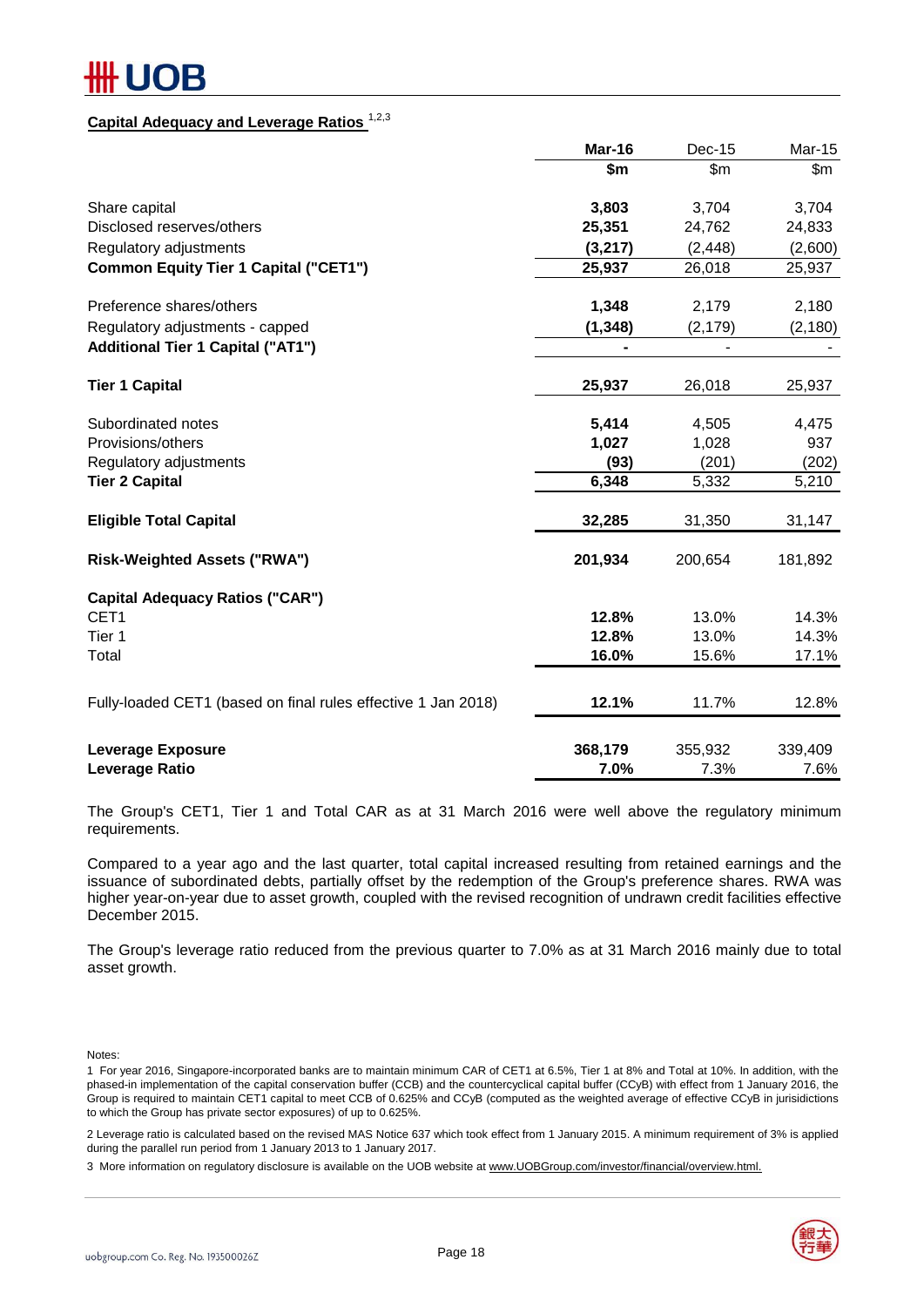#### **Consolidated Income Statement (Unaudited)**

|                                                     | <b>1Q16</b> | 1Q15  | $+$ /(-)      | 4Q15  | $+/(-)$              |
|-----------------------------------------------------|-------------|-------|---------------|-------|----------------------|
|                                                     | \$m         | \$m\$ | $\frac{0}{0}$ | \$m\$ | $\frac{1}{\sqrt{2}}$ |
| Interest income                                     | 2,097       | 1,903 | 10.2          | 2,034 | 3.1                  |
| Less: Interest expense                              | 822         | 702   | 17.2          | 757   | 8.7                  |
| Net interest income                                 | 1,275       | 1,201 | 6.1           | 1,277 | (0.2)                |
| Fee and commission income                           | 433         | 453   | (4.5)         | 480   | (9.8)                |
| Dividend income                                     | 1           | 1     | 11.5          | 1     | (27.0)               |
| Rental income                                       | 29          | 29    | (0.2)         | 30    | (2.8)                |
| Net trading income                                  | 165         | 153   | 7.6           | 211   | (22.0)               |
| Net gain/(loss) from investment securities          | 37          | 72    | (48.6)        | 52    | (29.2)               |
| Other income                                        | 30          | 47    | (35.2)        | 29    | 4.7                  |
| <b>Non-interest income</b>                          | 695         | 755   | (8.0)         | 803   | (13.5)               |
| <b>Total operating income</b>                       | 1,969       | 1,956 | 0.7           | 2,081 | (5.4)                |
| Less: Staff costs                                   | 506         | 496   | 1.9           | 522   | (3.2)                |
| Other operating expenses                            | 389         | 356   | 9.2           | 442   | (12.0)               |
| <b>Total operating expenses</b>                     | 894         | 852   | 4.9           | 964   | (7.2)                |
| <b>Operating profit before</b><br>allowances        | 1,075       | 1,103 | (2.6)         | 1,116 | (3.7)                |
| Less: Allowances for credit<br>and other losses     | 117         | 169   | (30.7)        | 190   | (38.4)               |
| <b>Operating profit after allowances</b>            | 958         | 934   | 2.5           | 926   | 3.4                  |
| Share of profit of associates<br>and joint ventures | (30)        | 4     | ( > 100.0)    | 18    | ( > 100.0)           |
| Profit before tax                                   | 927         | 938   | (1.2)         | 944   | (1.8)                |
| Less: Tax                                           | 158         | 133   | 19.0          | 154   | 2.8                  |
| Profit for the financial period                     | 769         | 805   | (4.5)         | 790   | (2.7)                |
| Attributable to:                                    |             |       |               |       |                      |
| <b>Equity holders of the Bank</b>                   | 766         | 801   | (4.4)         | 788   | (2.8)                |
| Non-controlling interests                           | 3           | 4     | (24.4)        | 2     | 88.7                 |
|                                                     | 769         | 805   | (4.5)         | 790   | (2.7)                |

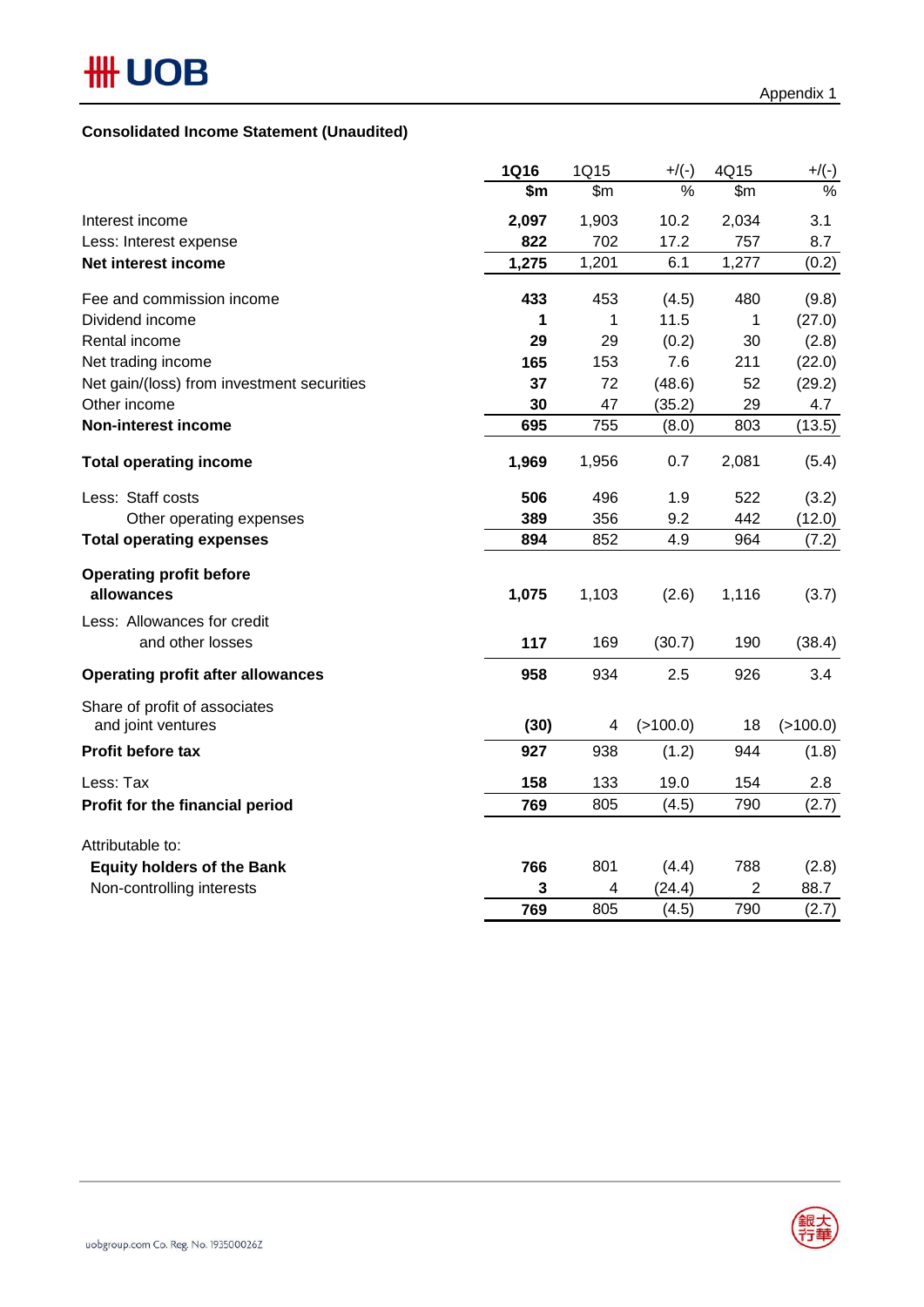# **HH UOB**

#### **Consolidated Statement of Comprehensive Income (Unaudited)**

|                                                                                                    | <b>1Q16</b> | 1Q15  | $+$ /(-)    | 4Q15  | $+/(-)$   |
|----------------------------------------------------------------------------------------------------|-------------|-------|-------------|-------|-----------|
|                                                                                                    | \$m         | \$m   | %           | \$m\$ | $\%$      |
| Profit for the financial period                                                                    | 769         | 805   | (4.5)       | 790   | (2.7)     |
| Currency translation adjustments                                                                   | 74          | 116   | (36.3)      | 37    | >100.0    |
| Change in available-for-sale/other reserves<br>Change in fair value                                | (138)       | 471   | (>100.0)    | 135   | (>100.0)  |
| Transfer to income statement<br>on disposal/impairment<br>Tax relating to available-for-sale/other | (83)        | (60)  | (36.9)      | (47)  | (76.8)    |
| reserves                                                                                           | 15          | (24)  | >100.0      | (1)   | >100.0    |
| Change in share of other comprehensive<br>income of associates and joint ventures                  | (9)         | 6     | (>100.0)    | 7     | (>100.0)  |
| Remeasurement of defined benefit obligation <sup>1</sup>                                           |             |       |             | (10)  | <b>NM</b> |
| Other comprehensive income for<br>the financial period, net of tax                                 | (140)       | 507   | $($ >100.0) | 120   | (>100.0)  |
| Total comprehensive income for<br>the financial period, net of tax                                 | 629         | 1,313 | (52.1)      | 910   | (30.9)    |
| Attributable to:                                                                                   |             |       |             |       |           |
| <b>Equity holders of the Bank</b>                                                                  | 626         | 1,307 | (52.1)      | 903   | (30.7)    |
| Non-controlling interests                                                                          | 3           | 6     | (45.5)      | 7     | (58.4)    |
|                                                                                                    | 629         | 1,313 | (52.1)      | 910   | (30.9)    |

Note:

1 Refer to item that will not be reclassified subsequently to Income Statement.

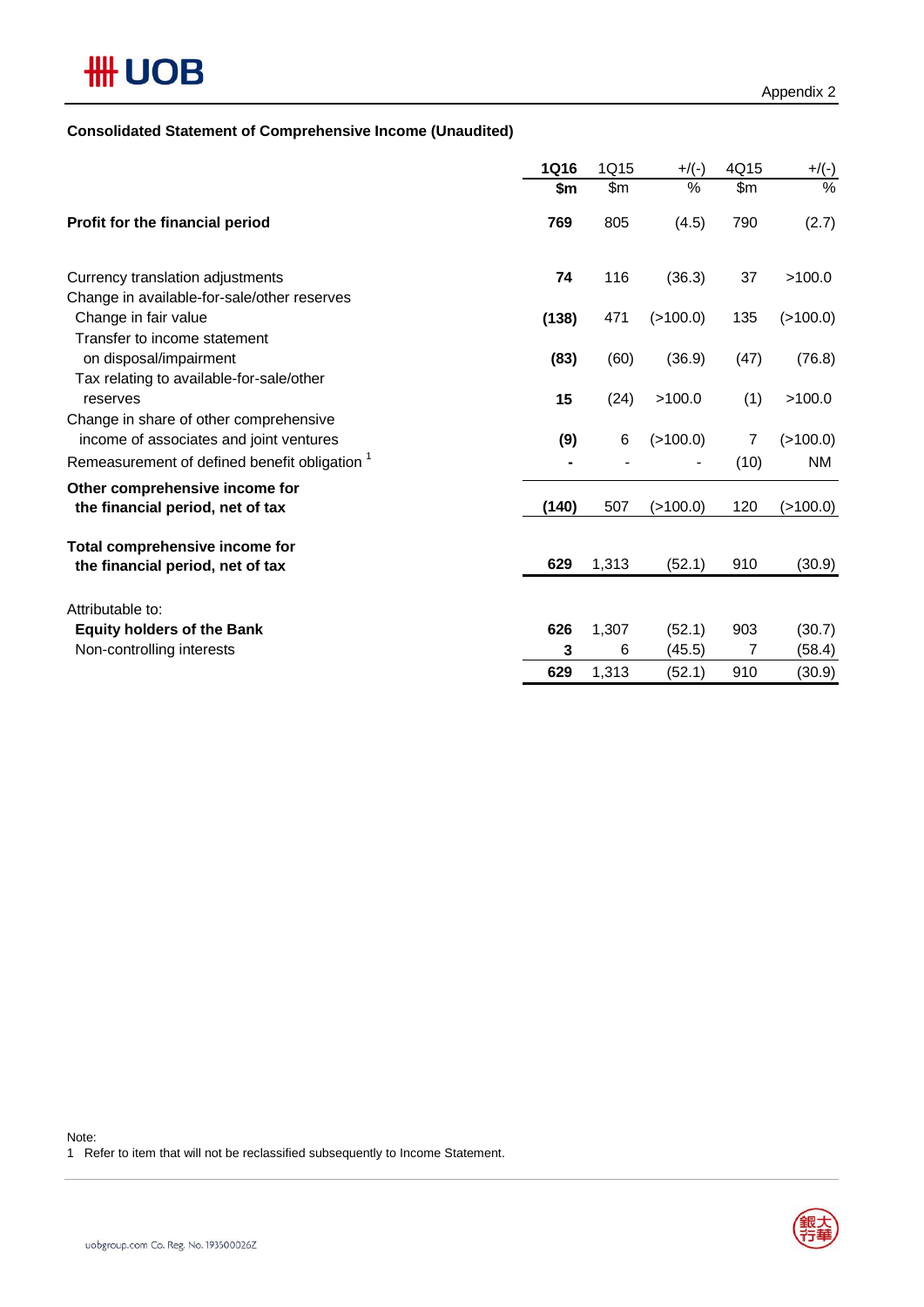#### **Consolidated Balance Sheet (Unaudited)**

|                                                                      | Mar-16            | Dec-15 $1$        | Mar-15            |
|----------------------------------------------------------------------|-------------------|-------------------|-------------------|
|                                                                      | \$m               | \$m\$             | \$m               |
| <b>Equity</b>                                                        |                   |                   |                   |
| Share capital and other capital                                      | 5,149             | 5,881             | 5,882             |
| Retained earnings                                                    | 16,188            | 15,463            | 14,826            |
| Other reserves                                                       | 9,292             | 9,424             | 10,122            |
| Equity attributable to equity holders of the Bank                    | 30,629            | 30,768            | 30,830            |
| Non-controlling interests                                            | 159               | 155               | 208               |
|                                                                      |                   |                   |                   |
| Total                                                                | 30,788            | 30,924            | 31,038            |
|                                                                      |                   |                   |                   |
| <b>Liabilities</b>                                                   |                   |                   |                   |
| Deposits and balances of banks<br>Deposits and balances of customers | 10,990<br>254,779 | 11,986<br>240,524 | 12,939<br>239,410 |
| Bills and drafts payable                                             | 492               | 435               | 696               |
| Other liabilities                                                    | 11,955            | 11,854            | 10,816            |
| Debts issued                                                         | 20,662            | 20,288            | 18,696            |
|                                                                      |                   |                   |                   |
| Total                                                                | 298,877           | 285,087           | 282,558           |
|                                                                      |                   |                   |                   |
| <b>Total equity and liabilities</b>                                  | 329,666           | 316,011           | 313,596           |
|                                                                      |                   |                   |                   |
| <b>Assets</b>                                                        |                   |                   |                   |
| Cash, balances and placements with central banks                     | 36,663            | 32,306            | 41,789            |
| Singapore Government treasury bills and securities                   | 6,796             | 6,865             | 6,791             |
| Other government treasury bills and securities                       | 13,175            | 12,644            | 8,509             |
| <b>Trading securities</b>                                            | 2,147             | 1,277             | 851               |
| Placements and balances with banks                                   | 33,244            | 28,646            | 26,536            |
| Loans to customers                                                   | 205,576           | 203,611           | 199,735           |
| Investment securities                                                | 10,910            | 10,562            | 11,402            |
| Other assets                                                         | 13,070            | 12,004            | 10,232            |
| Investment in associates and joint ventures                          | 1,093             | 1,106             | 1,198             |
| Investment properties                                                | 1,096             | 1,108             | 959               |
| <b>Fixed assets</b>                                                  | 1,753             | 1,739             | 1,445             |
| Intangible assets                                                    | 4,142             | 4,144             | 4,151             |
| Total                                                                | 329,666           | 316,011           | 313,596           |
|                                                                      |                   |                   |                   |
|                                                                      |                   |                   |                   |
| <b>Off-balance sheet items</b>                                       |                   |                   |                   |
| <b>Contingent liabilities</b>                                        | 20,680            | 19,026            | 18,555            |
| <b>Financial derivatives</b>                                         | 680,753           | 677,475           | 652,125           |
| Commitments                                                          | 148,580           | 143,312           | 128,771           |
|                                                                      |                   |                   |                   |
|                                                                      |                   |                   |                   |
| Net asset value per ordinary share (\$)                              | 18.22             | 17.84             | 17.88             |

Note:

1 Audited.

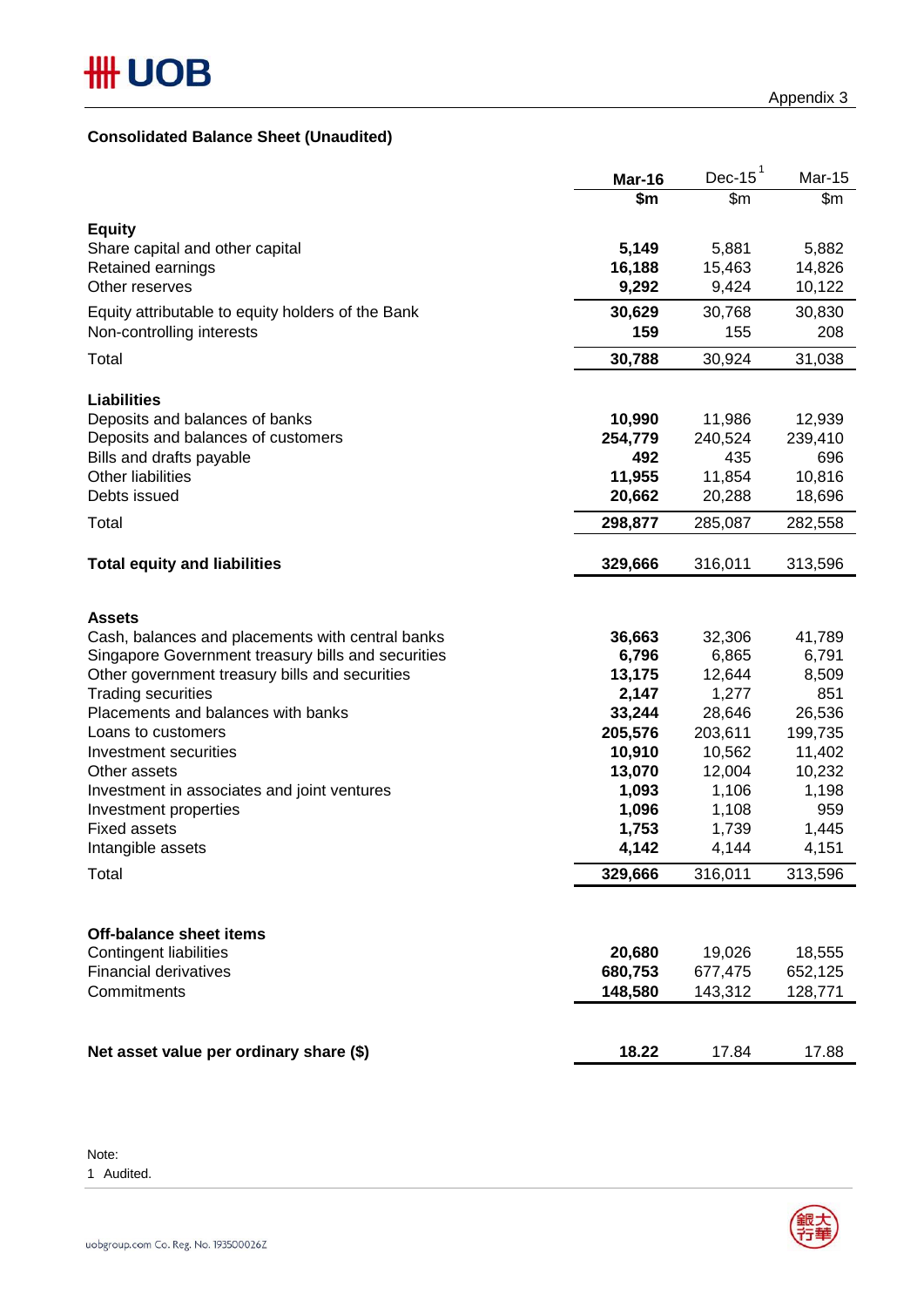#### **Consolidated Statement of Changes in Equity (Unaudited)**

| Attributable to equity holders of the Bank                                                 |                                                     |                                    |                          |                     |                                         |                               |
|--------------------------------------------------------------------------------------------|-----------------------------------------------------|------------------------------------|--------------------------|---------------------|-----------------------------------------|-------------------------------|
|                                                                                            | <b>Share capital</b><br>and other<br>capital<br>\$m | <b>Retained</b><br>earnings<br>\$m | Other<br>reserves<br>\$m | <b>Total</b><br>\$m | Non-<br>controlling<br>interests<br>\$m | <b>Total</b><br>equity<br>\$m |
| Balance at 1 January 2016                                                                  | 5,881                                               | 15,463                             | 9,424                    | 30,768              | 155                                     | 30,924                        |
| Profit for the financial period<br>Other comprehensive income<br>for the financial period  |                                                     | 766                                | (140)                    | 766<br>(140)        | 3<br>(0)                                | 769<br>(140)                  |
| Total comprehensive income<br>for the financial period                                     |                                                     | 766                                | (140)                    | 626                 | 3                                       | 629                           |
| Change in non-controlling interests<br><b>Dividends</b>                                    |                                                     | (41)                               |                          | (41)                | 1<br>(0)                                | 1<br>(42)                     |
| Issue of shares under scrip<br>dividend scheme<br>Share-based compensation                 | 99                                                  |                                    | 8                        | 99<br>8             |                                         | 99<br>8                       |
| Issue of shares under share-based<br>compensation plans<br>Redemption of preference shares | 0<br>(832)                                          |                                    | (0)<br>$\blacksquare$    | (832)               |                                         | (832)                         |
| Balance at 31 March 2016                                                                   | 5,149                                               | 16,188                             | 9,292                    | 30,629              | 159                                     | 30,788                        |
| Balance at 1 January 2015                                                                  | 5,892                                               | 14,064                             | 9,613                    | 29,569              | 203                                     | 29,772                        |
| Profit for the financial period<br>Other comprehensive income<br>for the financial period  |                                                     | 801                                | 506                      | 801<br>506          | 4<br>1                                  | 805<br>507                    |
| Total comprehensive income<br>for the financial period                                     |                                                     | 801                                | 506                      | 1,307               | 6                                       | 1,313                         |
| <b>Transfers</b>                                                                           |                                                     | 1                                  | (1)                      |                     |                                         |                               |
| <b>Dividends</b>                                                                           |                                                     | (40)                               |                          | (40)                | (0)                                     | (40)                          |
| Share buyback - held in treasury                                                           | (14)                                                |                                    |                          | (14)                |                                         | (14)                          |
| Share-based compensation                                                                   |                                                     |                                    | 8                        | 8                   |                                         | 8                             |
| Issue of shares under share-based<br>compensation plans                                    | 3                                                   |                                    | (3)                      |                     |                                         |                               |
| Balance at 31 March 2015                                                                   | 5,882                                               | 14,826                             | 10,122                   | 30,830              | 208                                     | 31,038                        |

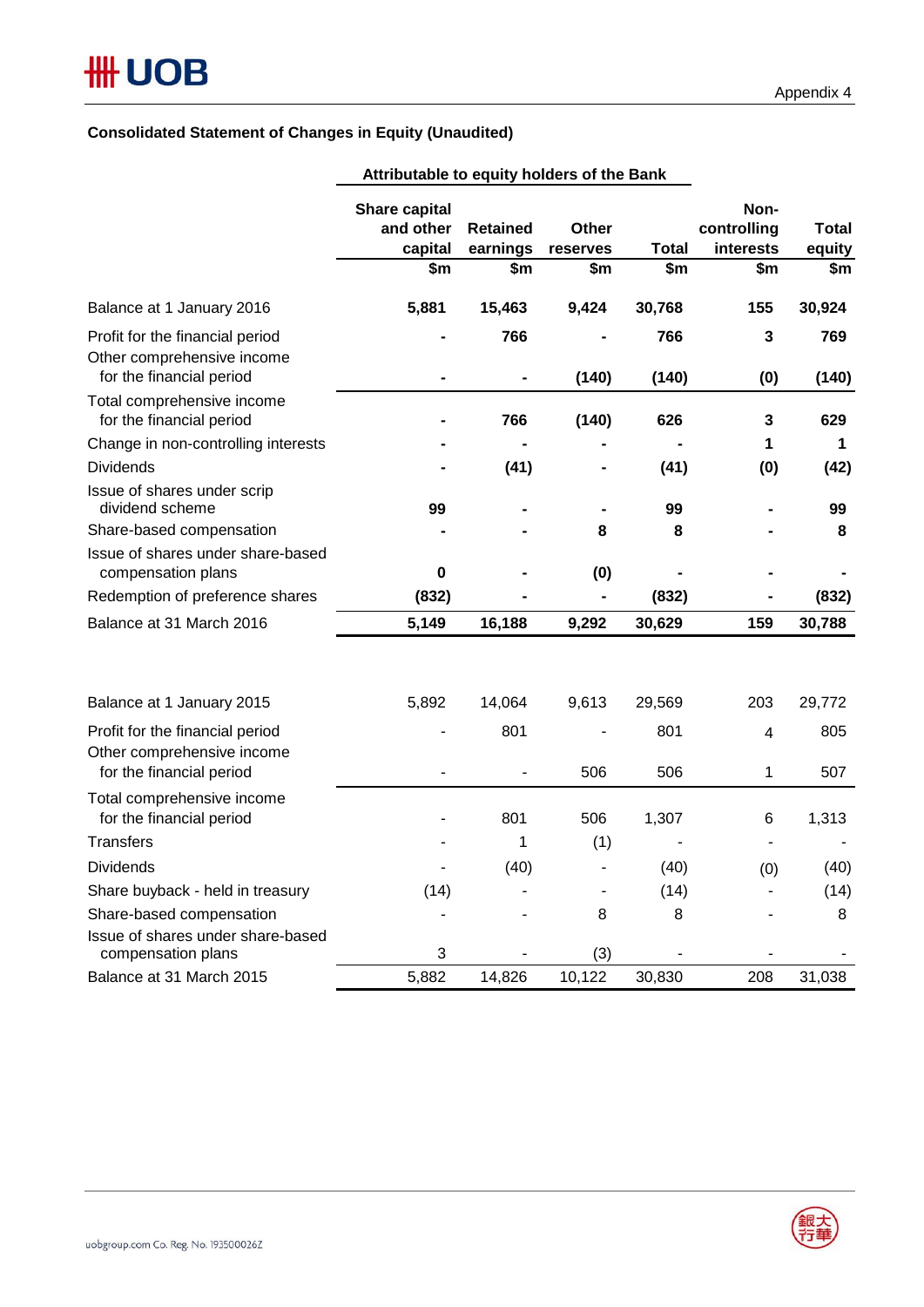| <b>Consolidated Cash Flow Statement (Unaudited)</b>                                                 |               |                        |
|-----------------------------------------------------------------------------------------------------|---------------|------------------------|
|                                                                                                     | <b>1Q16</b>   | 1Q15                   |
|                                                                                                     | \$m           | \$m                    |
| Cash flows from operating activities                                                                |               |                        |
| Profit for the financial period                                                                     | 769           | 805                    |
| Adjustments for:                                                                                    |               |                        |
| Allowances for credit and other losses                                                              | 117           | 169                    |
| Share of loss/(profit) of associates and joint ventures                                             | 30            | (4)                    |
| Tax<br>Depreciation of assets                                                                       | 158<br>54     | 133<br>44              |
| Net gain on disposal of assets                                                                      | (50)          | (91)                   |
| Share-based compensation                                                                            | 8             | 9                      |
| Operating profit before working capital changes                                                     | 1,087         | 1,065                  |
|                                                                                                     |               |                        |
| Increase/(decrease) in working capital<br>Deposits and balances of banks                            | (996)         | 1,713                  |
| Deposits and balances of customers                                                                  | 14,254        | 5,661                  |
| Bills and drafts payable                                                                            | 58            | (255)                  |
| Other liabilities                                                                                   | 307           | 639                    |
| Restricted balances with central banks                                                              | (621)         | (111)                  |
| Government treasury bills and securities                                                            | (436)         | 2,610                  |
| <b>Trading securities</b>                                                                           | (859)         | (109)                  |
| Placements and balances with banks                                                                  | (4,598)       | 2,157                  |
| Loans to customers                                                                                  | (2, 134)      | (3,995)                |
| Investment securities                                                                               | (499)         | 511                    |
| Other assets                                                                                        | (1,046)       | (953)                  |
| Cash generated from operations<br>Income tax paid                                                   | 4,516<br>(49) | 8,932<br>(85)          |
| Net cash provided by operating activities                                                           | 4,468         | 8,847                  |
|                                                                                                     |               |                        |
| Cash flows from investing activities                                                                |               |                        |
| Capital injection into associates and joint ventures                                                | (0)           | (3)                    |
| Acquisition of associates and joint ventures                                                        | (44)          | (1)                    |
| Distribution from associates and joint ventures<br>Acquisition of properties and other fixed assets | 8<br>(76)     | $\overline{c}$<br>(50) |
| Proceeds from disposal of properties and other fixed assets                                         |               | 15                     |
| Net cash used in investing activities                                                               | (112)         | (38)                   |
|                                                                                                     |               |                        |
| Cash flows from financing activities                                                                |               |                        |
| Redemption of preference shares                                                                     | (832)         |                        |
| Issuance of debts issued                                                                            | 8,921         | 4,831                  |
| Redemption of debts issued                                                                          | (8, 290)      | (7, 410)               |
| Share buyback - held in treasury                                                                    |               | (14)                   |
| Change in non-controlling interests                                                                 | 1             |                        |
| Dividends paid on ordinary shares                                                                   | (221)         |                        |
| Dividends paid on preference shares                                                                 | (20)          | (20)                   |
| Distribution for perpetual capital securities                                                       | (21)          | (21)                   |
| Dividends paid to non-controlling interests                                                         | (0)           | (0)                    |
| Net cash used in financing activities                                                               | (460)         | (2,634)                |
| Currency translation adjustments                                                                    | (159)         | 420                    |
| Net increase in cash and cash equivalents                                                           | 3,736         | 6,595                  |
| Cash and cash equivalents at beginning of the financial period                                      | 27,228        | 29,704                 |
| Cash and cash equivalents at end of the financial period                                            | 30,964        | 36,299                 |

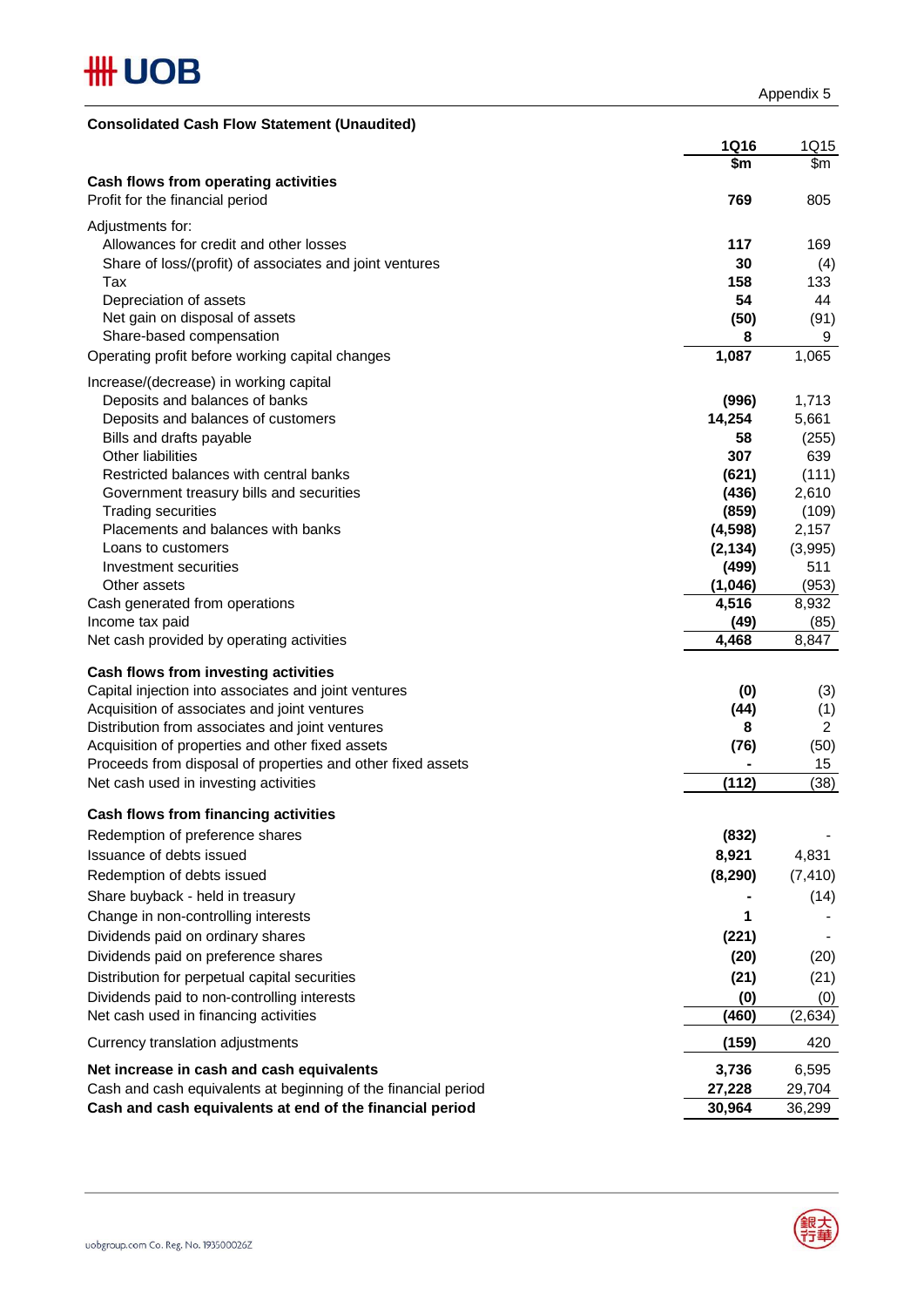#### **Balance Sheet of the Bank (Unaudited)**

|                                                    | Mar-16  | Dec-15  | <b>Mar-15</b> |
|----------------------------------------------------|---------|---------|---------------|
|                                                    | \$m     | \$m\$   | \$m\$         |
| <b>Equity</b>                                      |         |         |               |
| Share capital and other capital                    | 5,149   | 5,050   | 5,050         |
| Retained earnings                                  | 12,383  | 11,735  | 11,401        |
| Other reserves                                     | 9,729   | 9,971   | 10,170        |
| Total                                              | 27,261  | 26,756  | 26,622        |
| <b>Liabilities</b>                                 |         |         |               |
| Deposits and balances of banks                     | 10,199  | 10,538  | 12,468        |
| Deposits and balances of customers                 | 201,786 | 190,378 | 184,327       |
| Deposits and balances of subsidiaries              | 8,058   | 2,412   | 2,709         |
| Bills and drafts payable                           | 243     | 237     | 328           |
| Other liabilities                                  | 8,198   | 8,455   | 8,459         |
| Debts issued                                       | 19,484  | 20,211  | 19,085        |
| Total                                              | 247,969 | 232,231 | 227,376       |
| <b>Total equity and liabilities</b>                | 275,230 | 258,987 | 253,998       |
|                                                    |         |         |               |
| <b>Assets</b>                                      |         |         |               |
| Cash, balances and placements with central banks   | 29,846  | 24,249  | 31,341        |
| Singapore Government treasury bills and securities | 6,796   | 6,865   | 6,662         |
| Other government treasury bills and securities     | 8,209   | 7,268   | 3,422         |
| <b>Trading securities</b>                          | 1,865   | 1,010   | 764           |
| Placements and balances with banks                 | 27,269  | 24,280  | 22,694        |
| Loans to customers                                 | 159,778 | 158,230 | 152,796       |
| Placements with and advances to subsidiaries       | 9,116   | 5,944   | 6,985         |
| Investment securities                              | 10,041  | 9,857   | 10,261        |
| Other assets                                       | 10,394  | 9,447   | 7,961         |
| Investment in associates and joint ventures        | 450     | 407     | 520           |
| Investment in subsidiaries                         | 5,862   | 5,841   | 5,031         |
| Investment properties                              | 1,166   | 1,174   | 1,228         |
| <b>Fixed assets</b>                                | 1,258   | 1,233   | 1,151         |
| Intangible assets                                  | 3,182   | 3,182   | 3,182         |
| Total                                              | 275,230 | 258,987 | 253,998       |
|                                                    |         |         |               |
| <b>Off-balance sheet items</b>                     |         |         |               |
| Contingent liabilities                             | 14,253  | 13,306  | 12,666        |
| <b>Financial derivatives</b>                       | 597,336 | 587,768 | 557,510       |
| Commitments                                        | 118,387 | 113,895 | 100,483       |
| Net asset value per ordinary share (\$)            | 16.12   | 15.86   | 15.78         |

Note:

1 Audited.

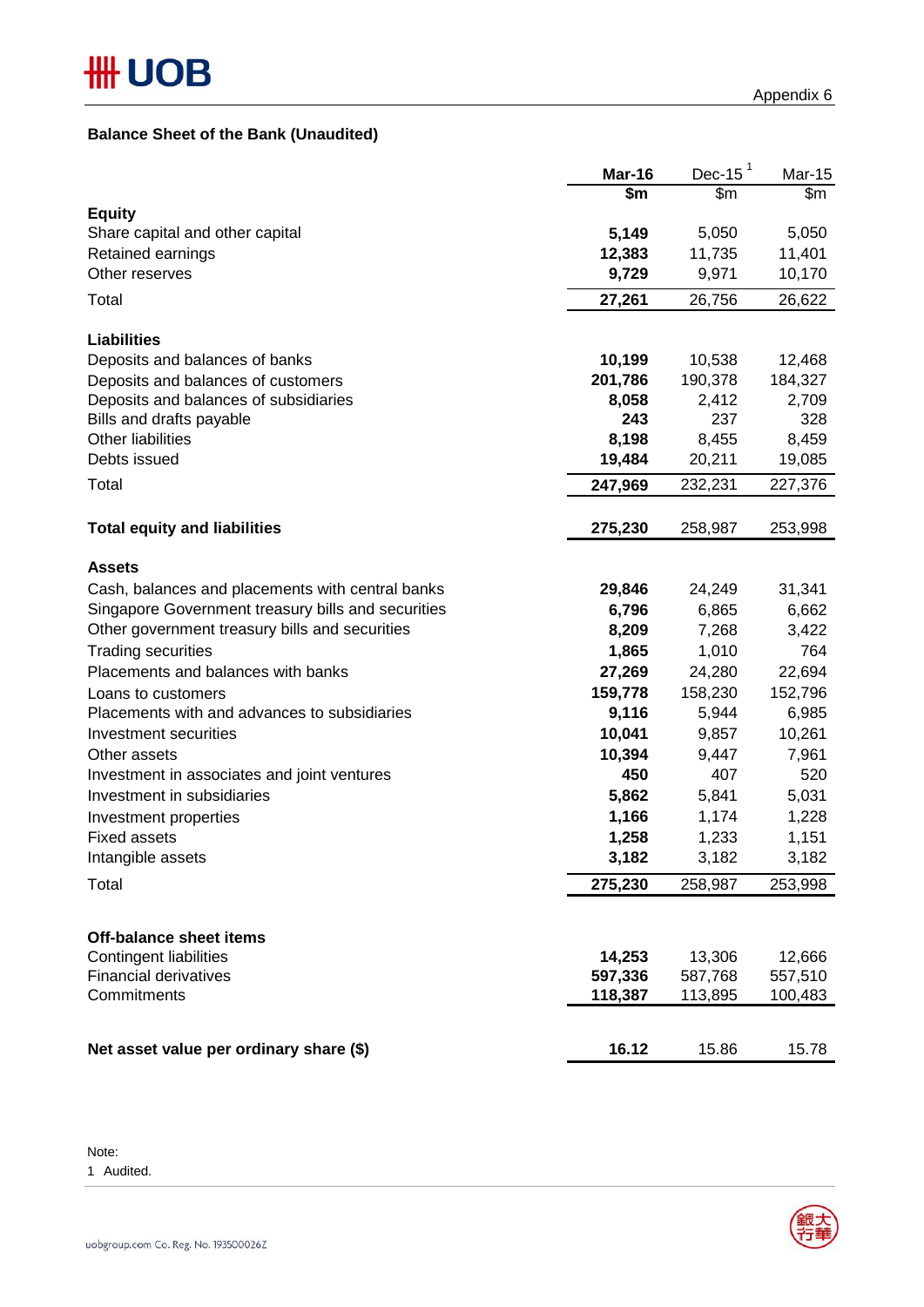#### **Statement of Changes in Equity of the Bank (Unaudited)**

|                                                                            | Share capital<br>and other<br>capital | <b>Retained</b><br>earnings | Other<br>reserves | <b>Total</b><br>equity |
|----------------------------------------------------------------------------|---------------------------------------|-----------------------------|-------------------|------------------------|
|                                                                            | \$m                                   | \$m                         | \$m               | \$m                    |
| Balance at 1 January 2016                                                  | 5,050                                 | 11,735                      | 9,971             | 26,756                 |
| Profit for the financial period                                            |                                       | 664                         |                   | 664                    |
| Other comprehensive income<br>for the financial period                     |                                       |                             | (245)             | (245)                  |
| Total comprehensive income<br>for the financial period<br><b>Transfers</b> |                                       | 664<br>5                    | (245)<br>(5)      | 419                    |
| <b>Dividends</b>                                                           |                                       | (21)                        |                   | (21)                   |
| Issue of shares under scrip<br>dividend scheme                             | 99                                    |                             |                   | 99                     |
| Share-based compensation                                                   |                                       |                             | 8                 | 8                      |
| Issue of shares under share-based<br>compensation plans                    | $\mathbf 0$                           |                             | (0)               |                        |
| Balance at 31 March 2016                                                   | 5,149                                 | 12,383                      | 9,729             | 27,261                 |
| Balance at 1 January 2015                                                  | 5,061                                 | 10,809                      | 9,780             | 25,650                 |
| Profit for the financial period                                            |                                       | 614                         |                   | 614                    |
| Other comprehensive income<br>for the financial period                     |                                       |                             | 386               | 386                    |
| Total comprehensive income<br>for the financial period                     |                                       | 614                         | 386               | 999                    |
| <b>Dividends</b>                                                           |                                       | (21)                        |                   | (21)                   |
| Share buyback - held in treasury                                           | (14)                                  |                             |                   | (14)                   |
| Share-based compensation                                                   |                                       |                             | 8                 | 8                      |
| Issue of shares under share-based<br>compensation plans                    | 3                                     |                             | (3)               |                        |
| Balance at 31 March 2015                                                   | 5,050                                 | 11,401                      | 10,170            | 26,622                 |